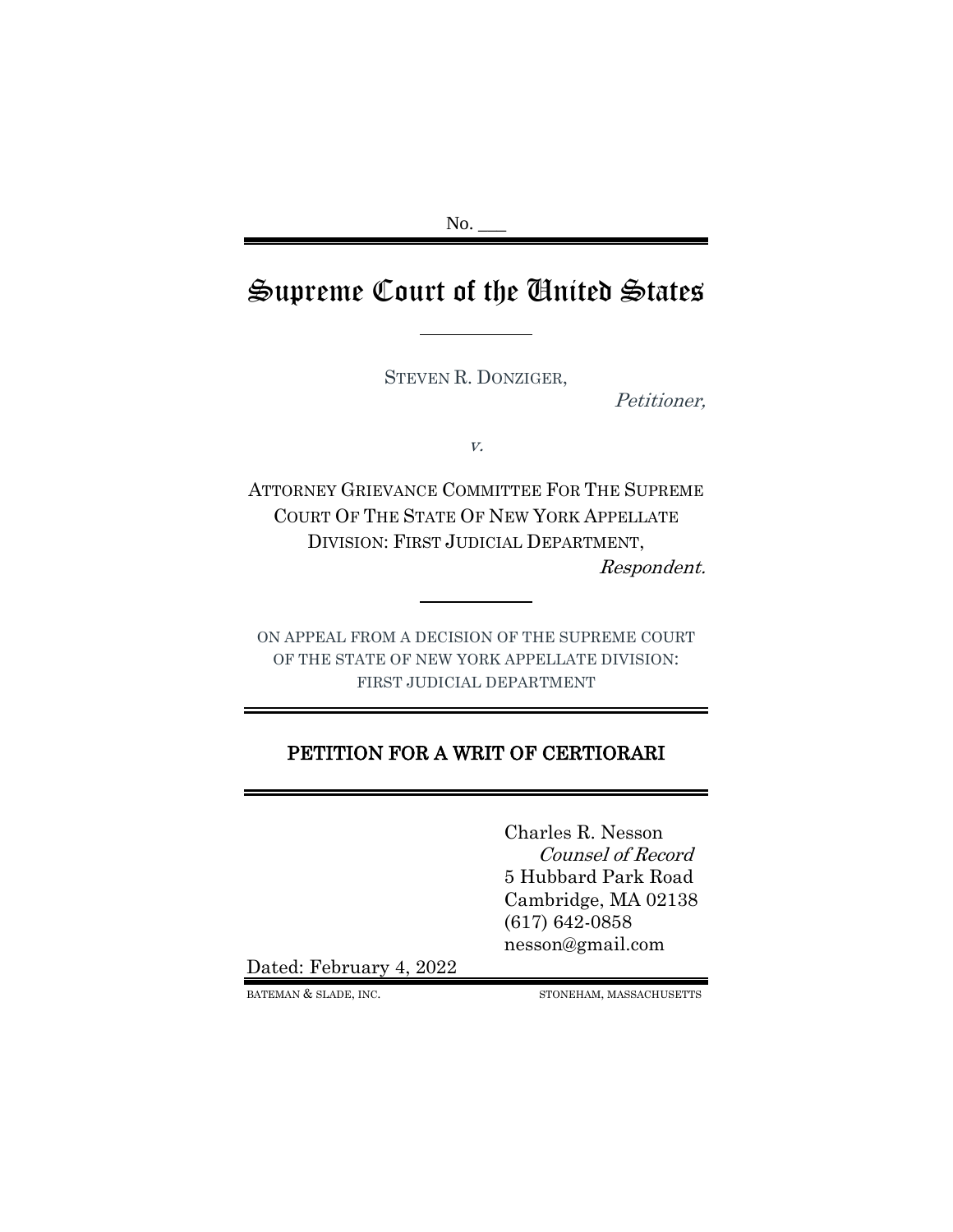# **QUESTION PRESENTED**

Did New York deny Mr. Donziger due process of law by disbarring him on the basis of Judge Kaplan's bribery finding without allowing him opportunity to challenge it?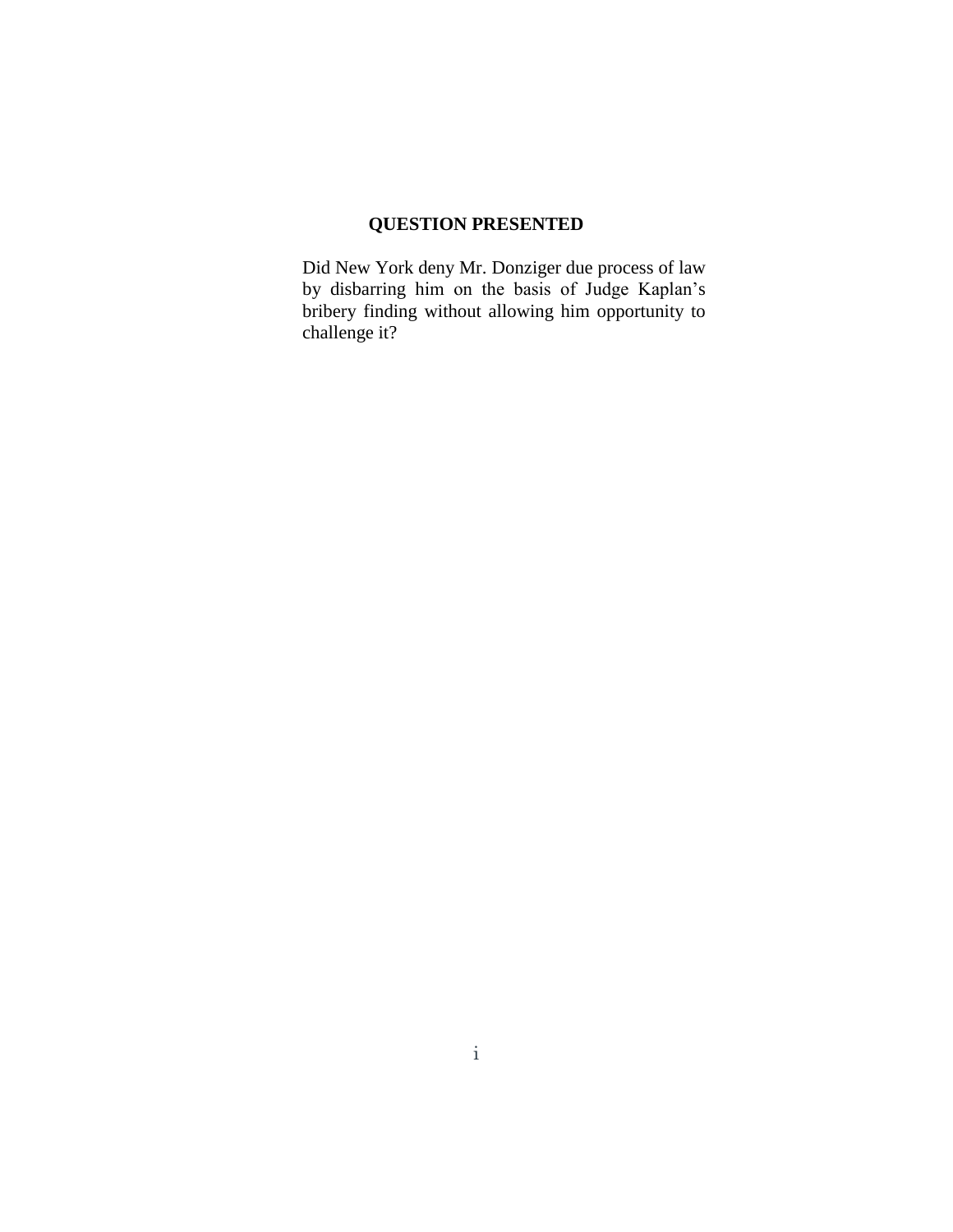### **LIST OF PARTIES**

Steven Robert Donziger, Petitioner.

Attorney Grievance Committee for the Supreme Court of the State of New York Appellate Division: First Judicial Department, Respondent.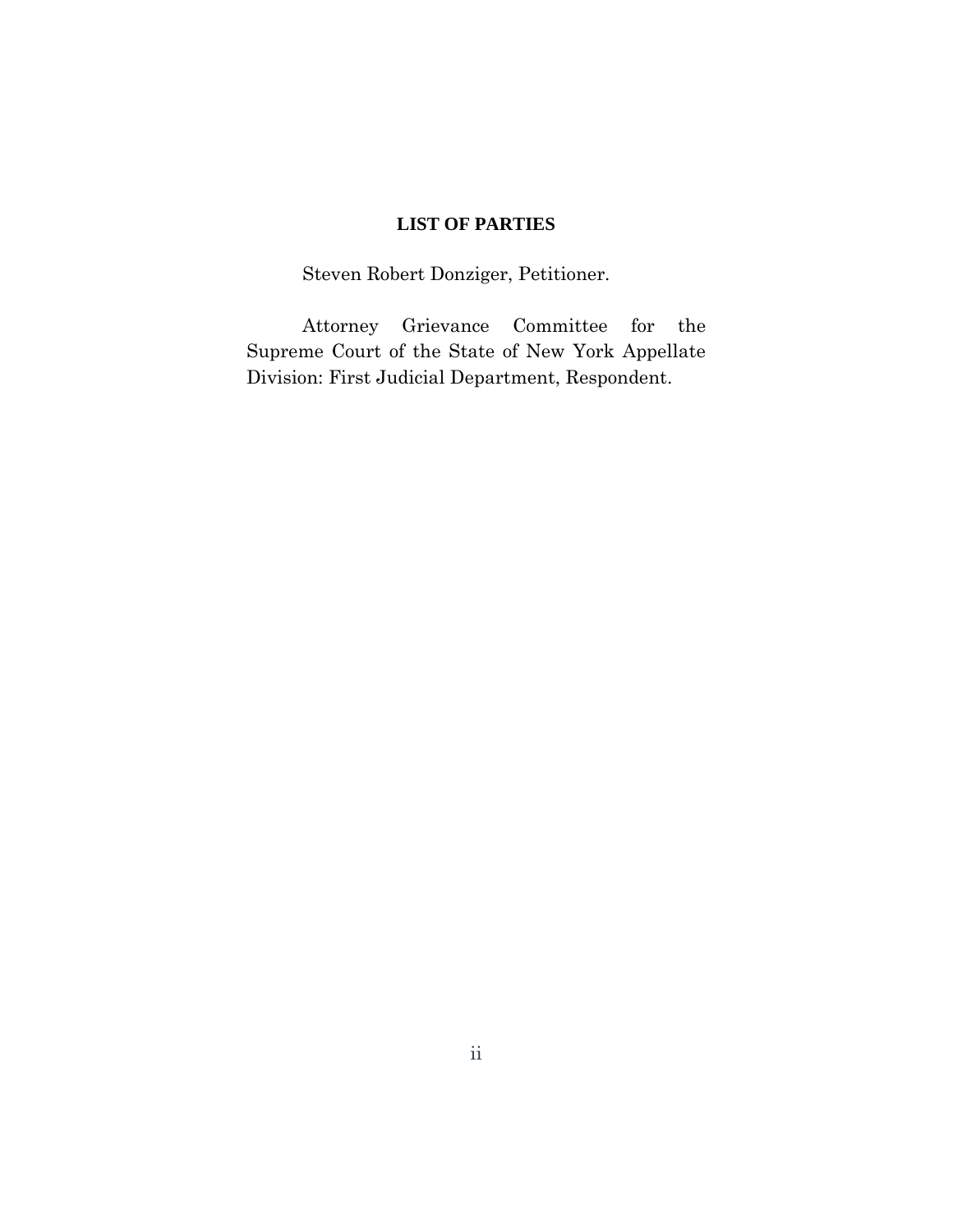#### **LIST OF PROCEEDINGS**

Matter of Donziger, 163 A.D.3d 123, 80 N.Y.S.3d 269, 2018 N.Y. Slip Op. 05128 (July 10, 2018)

Supreme Court of the State of New York Appellate Division: First Judicial Department Report and Recommendation (Feb. 24, 2020)

Matter of Donziger, 186 A.D.3d 27, 128 N.Y.S.3d 212, 2020 N.Y. Slip Op. 04523 (Aug. 13, 2020)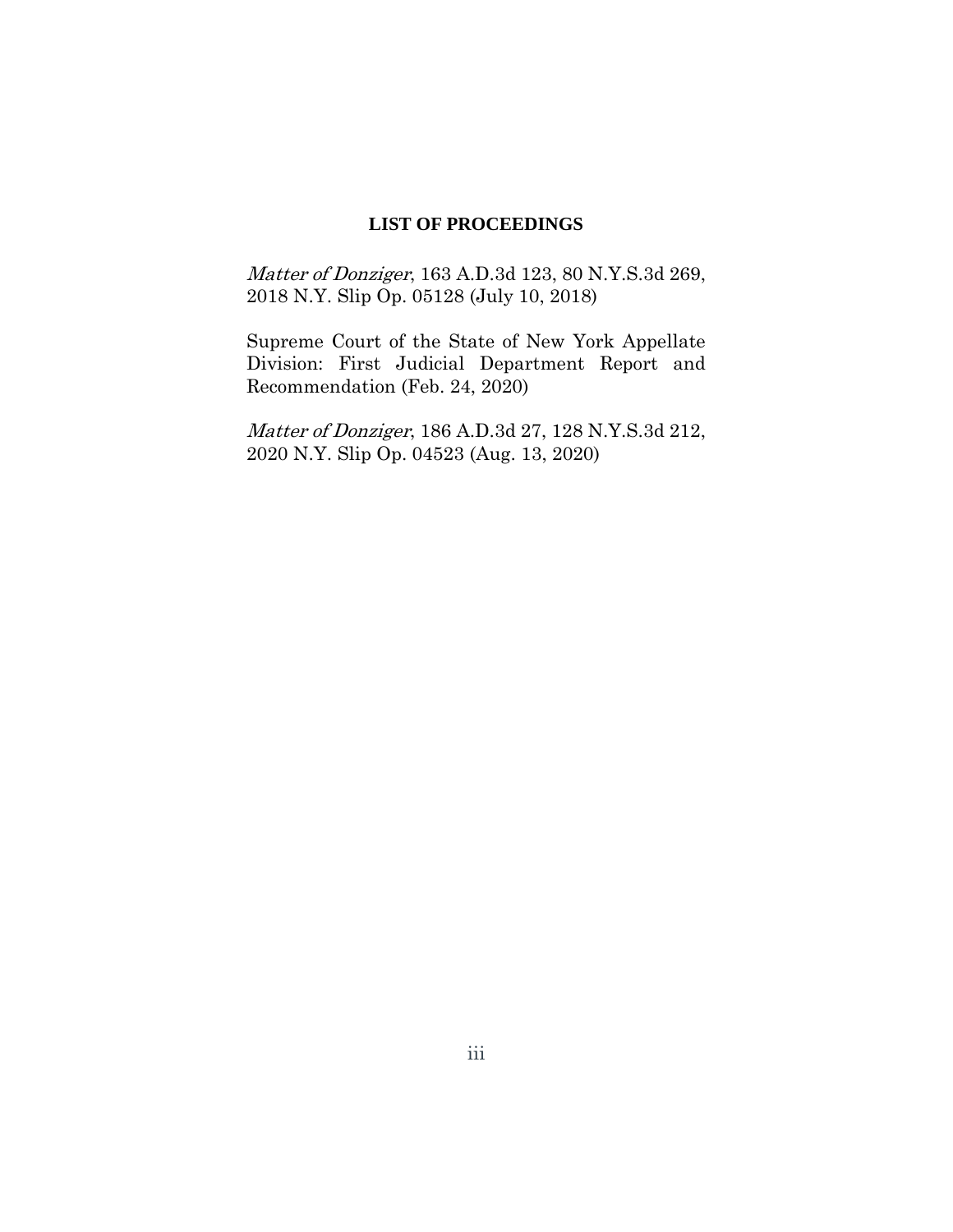# **TABLE OF CONTENTS**

| L.             |                                                                                                                                                               |
|----------------|---------------------------------------------------------------------------------------------------------------------------------------------------------------|
|                |                                                                                                                                                               |
| I.             | New York denied Mr. Donziger due<br>process of law by disbarring him on the<br>basis of Judge Kaplan's bribery finding<br>without allowing him opportunity to |
| $\mathbf{A}$ . | The First Department<br>misapplied collateral<br>estoppel, as properly<br>articulated by its neutral                                                          |

Referee.........................................9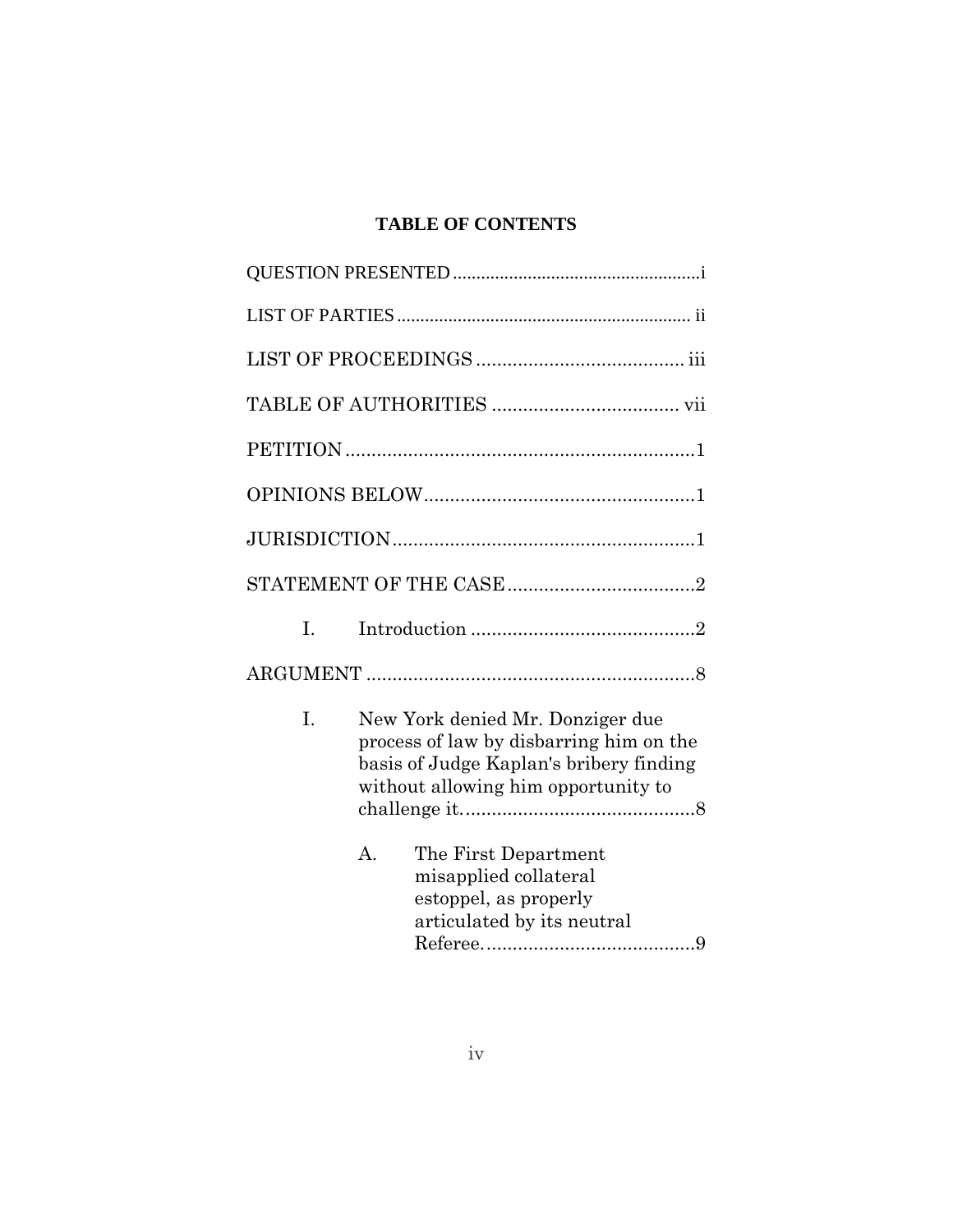| В. | Judge Kaplan's bribery          |
|----|---------------------------------|
|    | finding should not have         |
|    | been given preclusive           |
|    | downstream effect because       |
|    | he specifically declared it     |
|    | to be not essential to his      |
|    |                                 |
| C. | When confronted with            |
|    | post-trial evidence of          |
|    | Alberto Guerra's perjury,       |
|    | Judge Kaplan was himself        |
|    | not willing to stand behind     |
|    | the bribery finding, which      |
|    | he conceded was                 |
|    | "critically" based on           |
|    | Guerra's testimony14            |
|    | REASONS FOR GRANTING THE WRIT15 |
|    |                                 |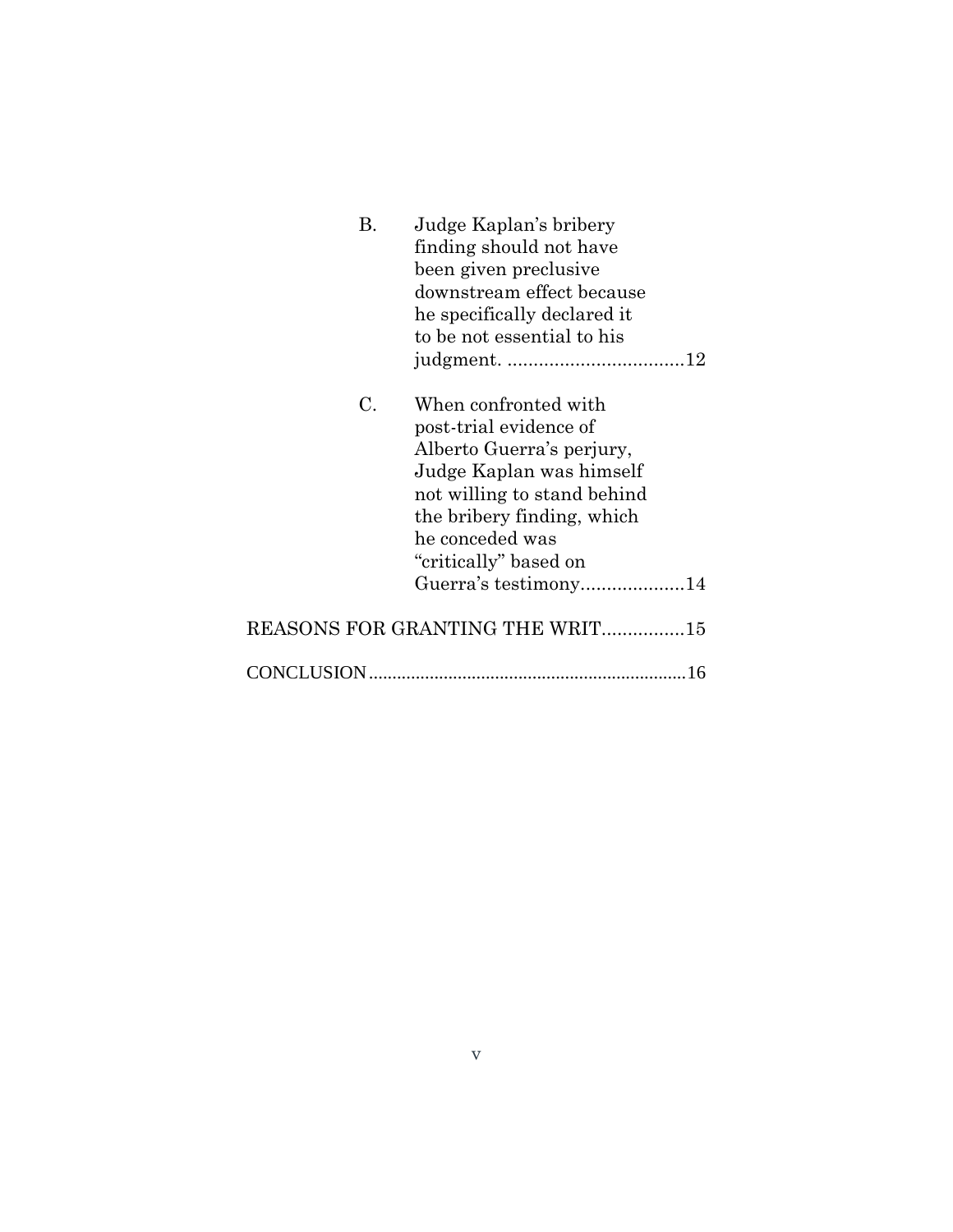# APPENDIX

| APPENDIX A - Letter from P. Kevin Castel,  |
|--------------------------------------------|
| United States District Judge to Jorge      |
| Dopico, dated December 2, 20161a           |
|                                            |
| APPENDIX B – Matter of Donziger, 163       |
| A.D.3d 123, 80 N.Y.S.3d 269, 2018 N.Y.     |
|                                            |
|                                            |
| APPENDIX C - Supreme Court of the State of |
| New York Appellate Division: First         |
|                                            |
| Judicial Department Decision on            |
| Procedure for the Post-Suspension          |
| Hearing Under 22 NYCRR 1240.9(c)9a         |
|                                            |
| APPENDIX D - Supreme Court of the State of |
| New York Appellate Division: First         |
| Judicial Department Report and             |
|                                            |
|                                            |
| $APPENDIX E - Matter of Donziger, 186$     |
| A.D.3d 27, 128 N.Y.S.3d 212, 2020 N.Y.     |
|                                            |
|                                            |
| APPENDIX F – Matter of Donziger, 36 N.Y.3d |
| 913, 168 N.E.3d 1152, 145 N.Y.S.3d 14      |
| (Table), 2021 WL 1805246 (N.Y.), 2021      |
|                                            |
|                                            |
|                                            |
| APPENDIX G - Matter of Donziger, 37 N.Y.3d |
| 1001, 174 N.E.3d 696, 152 N.Y.S.3d 671     |
|                                            |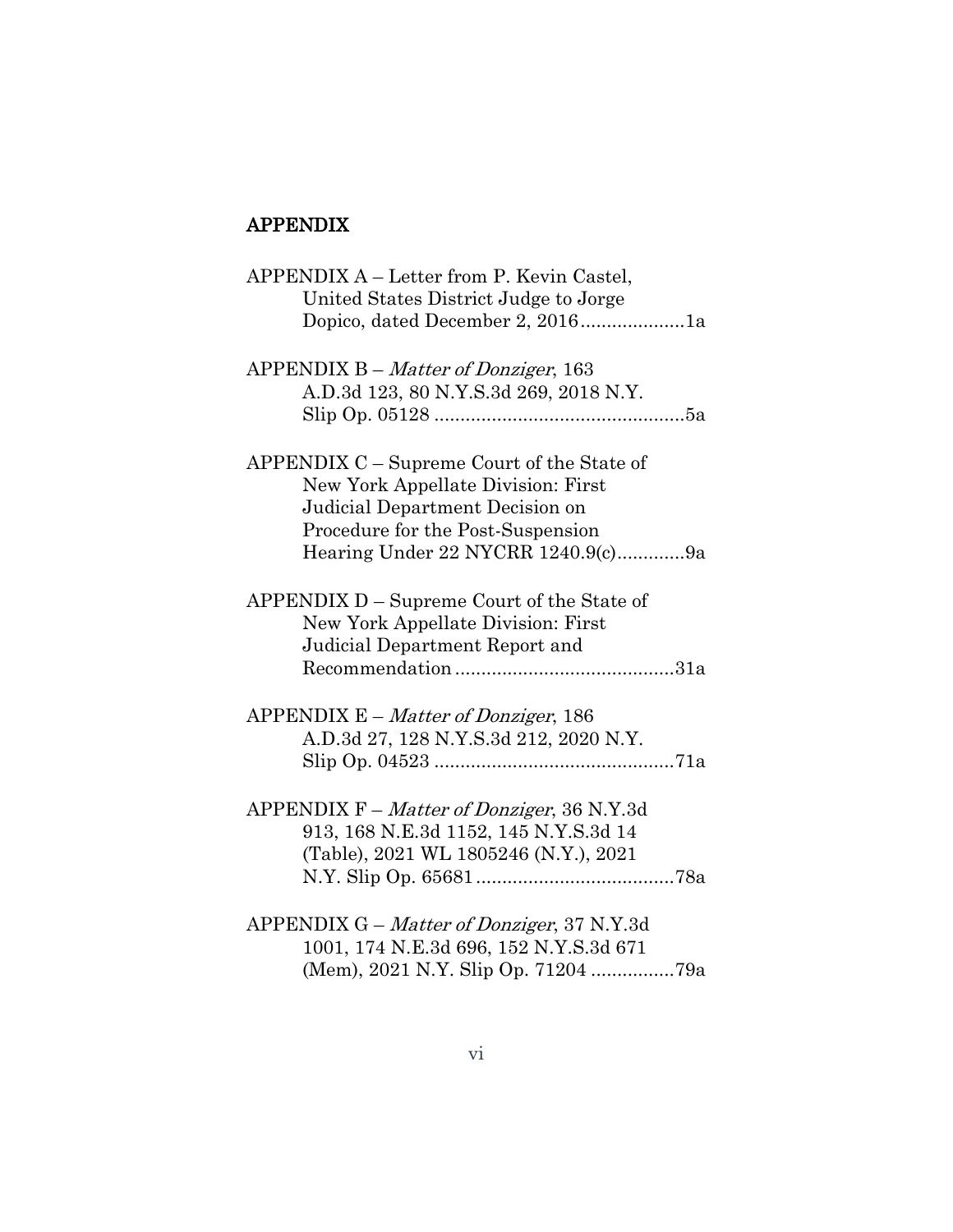# TABLE OF AUTHORITIES

# CASES:

| Boddie v. Connecticut,                                                 |
|------------------------------------------------------------------------|
| Chevron Corp. v. Donziger,<br>974 F. Supp. 2d 362 (S.D.N.Y. 2014),     |
| aff'd, 833 F.3d 74 (2d Cir. 2016)13                                    |
| Chevron Corp. v. Donziger,                                             |
| 2018 WL 1137118 (S.D.N.Y. Feb. 28, 2018),                              |
| opinion corrected and superseded,<br>2018 WL 1137119 (S.D.N.Y. Mar. 1, |
| 2018), aff'd, 990 F.3d 191 (2d Cir. 2021)                              |
|                                                                        |
| Donziger v. Chevron Corporation,                                       |
|                                                                        |
| Ex parte Garland,                                                      |
|                                                                        |
| In re Ruffalo,                                                         |
|                                                                        |
| <i>Matter of Donziger,</i>                                             |
| 163 A.D.3d 123, 80 N.Y.S.3d 269,                                       |
|                                                                        |
| Matter of Donziger,                                                    |
| 186 A.D.3d 27, 128 N.Y.S.3d 212,                                       |
|                                                                        |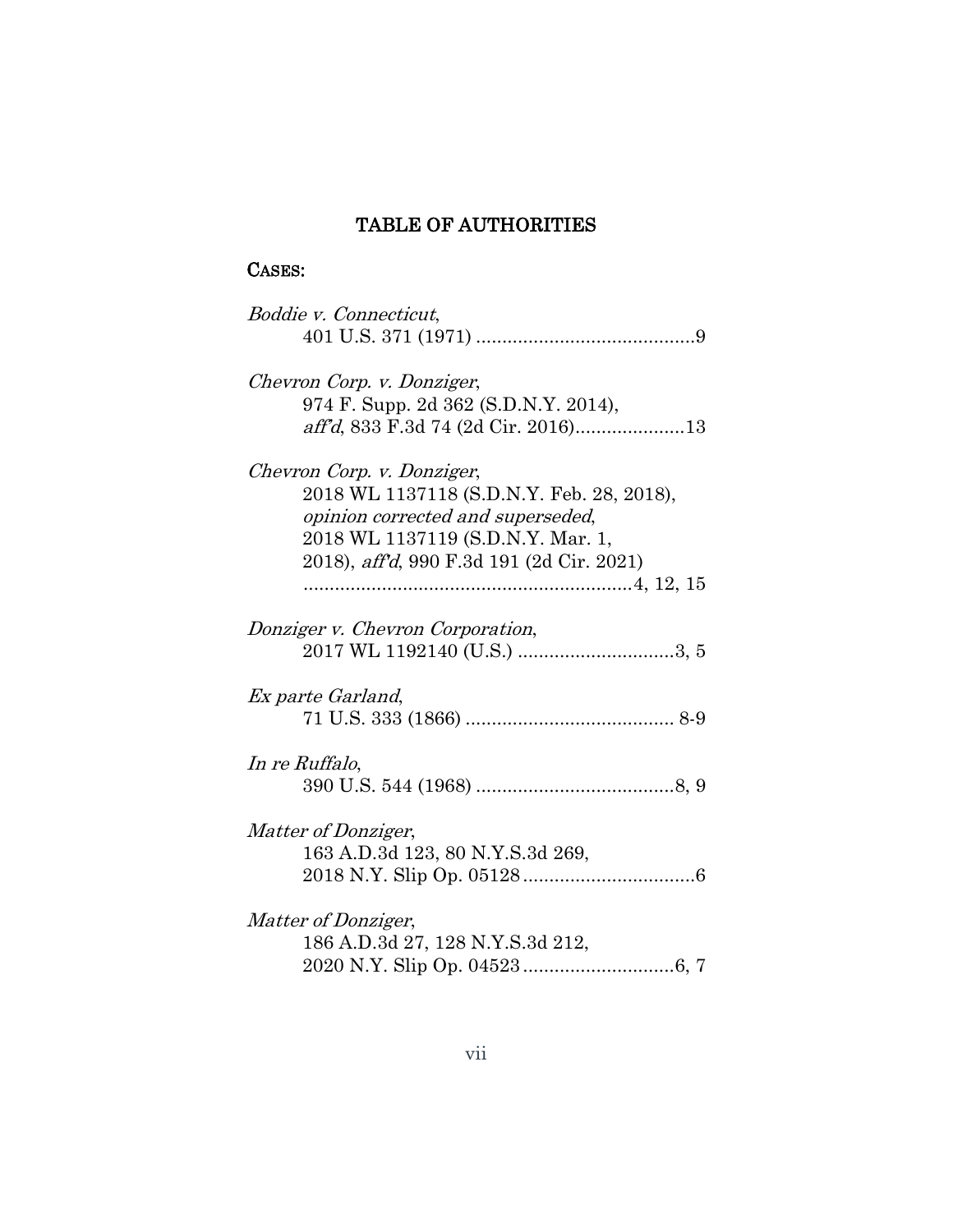| Matter of Donziger,                                                              |
|----------------------------------------------------------------------------------|
| 36 N.Y.3d 913, 168 N.E.3d 1152,                                                  |
| 145 N.Y.S.3d 14 (Table), 2021 WL 1805246                                         |
|                                                                                  |
| Nat'l Org. For Women, Inc. v. Scheidler,<br>267 F.3d 687 (7th Cir. 2001), rev'd, |
|                                                                                  |
| Religious Tech. Ctr. v. Wollersheim,                                             |
|                                                                                  |
|                                                                                  |
| RJR Nabisco, Inc. v. Eur. Cmty.,                                                 |
|                                                                                  |
| Schwartz v. Public Administrator of the County of                                |
|                                                                                  |
|                                                                                  |
| Spevack v. Klein,                                                                |
|                                                                                  |
| <b>STATUTES:</b>                                                                 |
|                                                                                  |
|                                                                                  |
|                                                                                  |
|                                                                                  |
|                                                                                  |
|                                                                                  |
| <b>RULES:</b>                                                                    |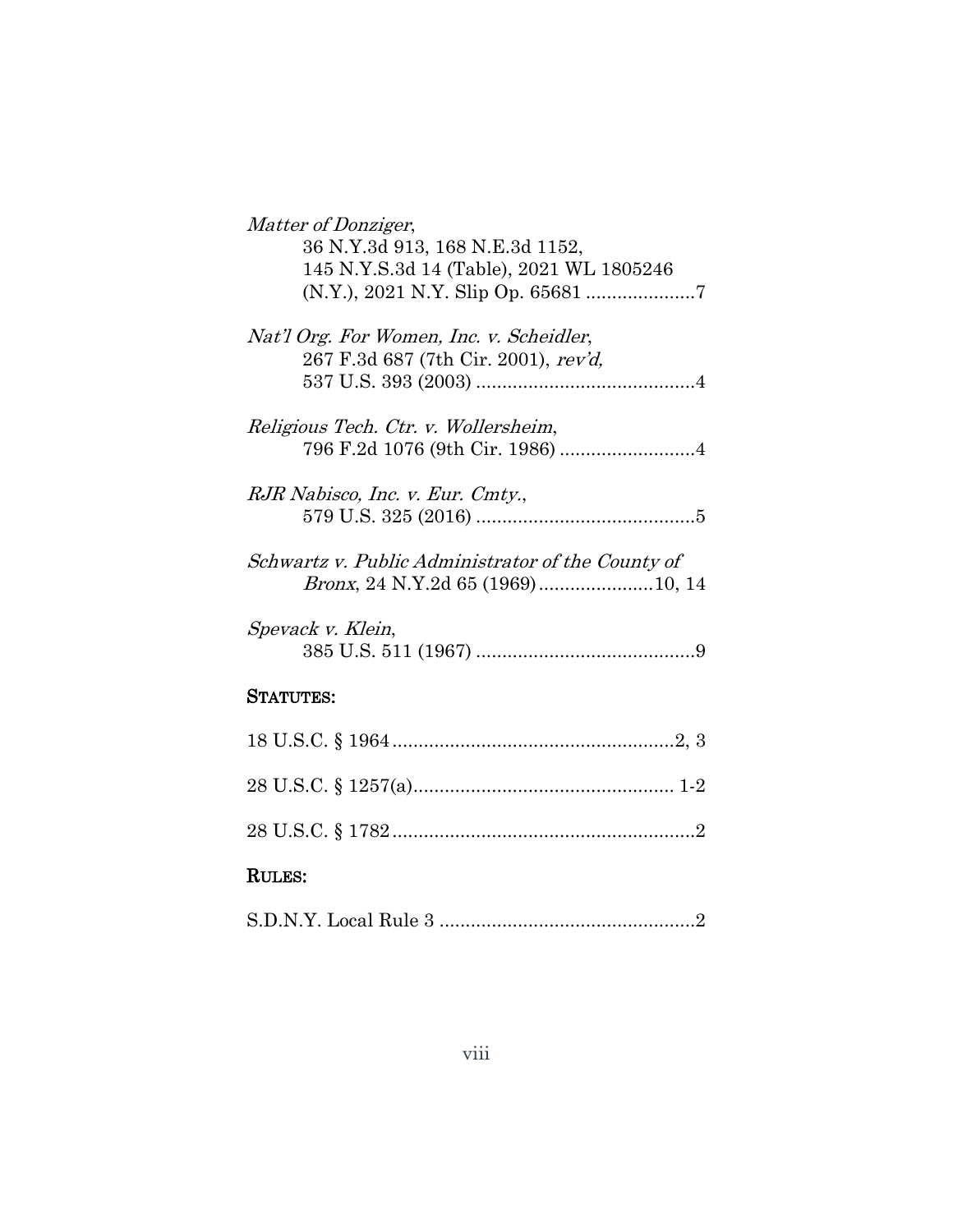#### **PETITION**

Steven Donziger respectfully petitions for a writ of certiorari to review the judgment of the Appellate Division of the New York Supreme Court, First Judicial Department disbarring him from the practice of law without allowing him an opportunity to contest the bribery allegation against him.

#### OPINIONS BELOW

The opinion and order of the Appellate Division of the New York Supreme Court, First Judicial Department ("First Department") dated August 13, 2020 may be found at Appendix 72. The New York Court of Appeals' denial of Mr. Donziger's motion for leave to appeal dated May 6, 2021 may be found at Appendix 79, and the New York Court of Appeals' denial of Mr. Donziger's motion for reargument of motion for leave to appeal dated September 9, 2021 may be found at Appendix 80.

#### **JURISDICTION**

This Court has jurisdiction under 28 U.S.C.  $§ 1257(a):$ 

> (a) Final judgments or decrees rendered by the highest court of a State in which a decision could be had, may be reviewed by the Supreme Court by writ of certiorari where the validity of a treaty or statute of the United States is drawn in question or where the validity of a statute of any State is drawn in question on the ground of its being repugnant to the Constitution, treaties, or laws of the United States, or where any title, right, privilege, or immunity is specially set up or claimed under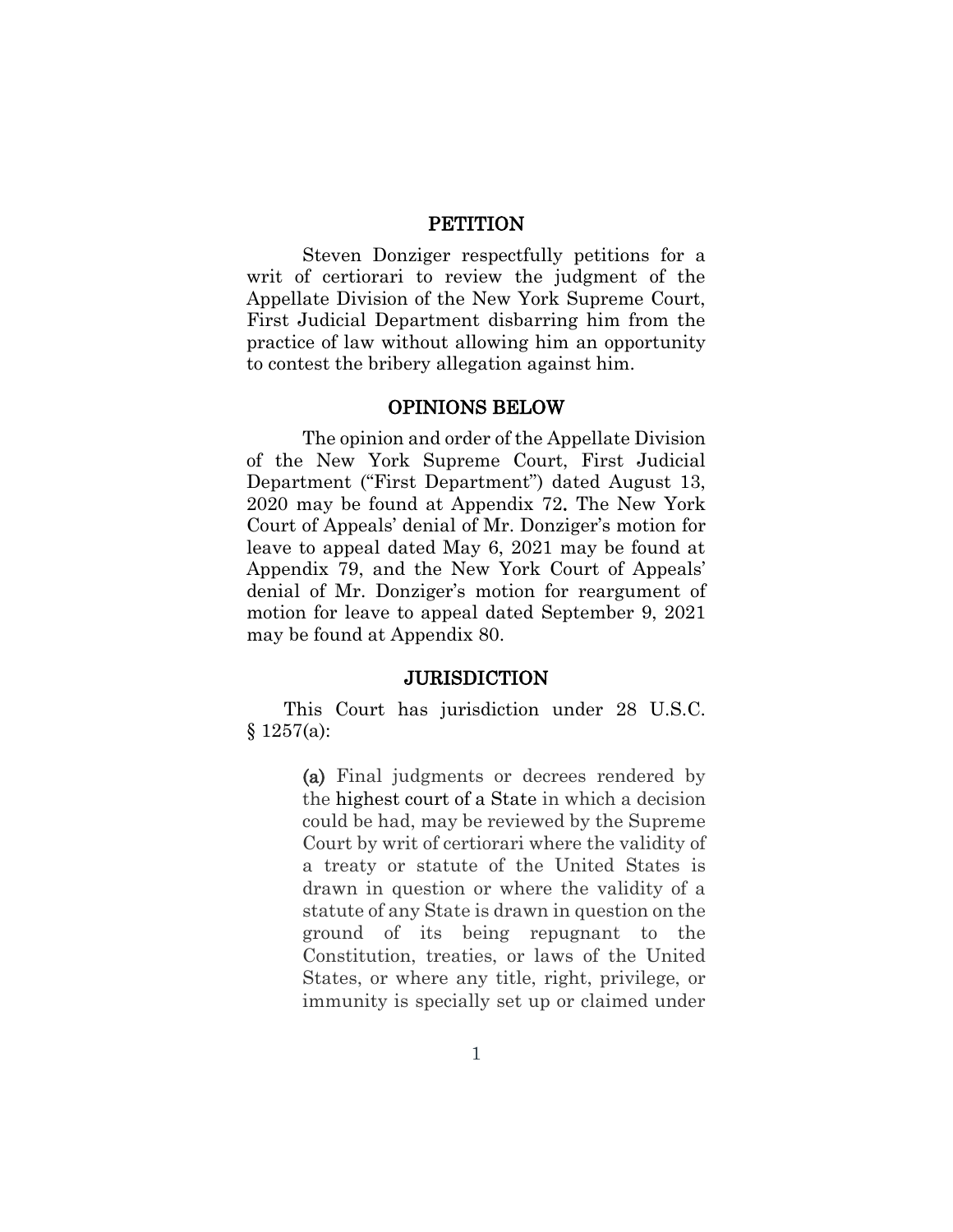the Constitution or the treaties or statutes of, or any commission held or authority exercised under, the United States.

(b) For the purposes of this section, the term "highest court of a State" includes the District of Columbia Court of Appeals.

### STATEMENT OF THE CASE

#### I. Introduction

 $\overline{a}$ 

This disbarment case is part of decades-long litigation pitting Chevron Corporation against Petitioner Steven Donziger, defending himself frequently pro se, sometimes with pro bono or marginally financed assistance, and always without the means to marshal a full-fledged defense, let alone one comparable to his adversary's offense. The genesis of the litigation which gave rise to Mr. Donziger's disbarment is an Ecuadorian judgment he won against Chevron on behalf of indigenous Ecuadorians for the company's environmental degradation of the Amazon. Rather than pay the judgment, Chevron counter-sued Mr. Donziger in the United States District Court for the Southern District of New York (S.D.N.Y.) using the Civil provision of the RICO Act (18 U.S.C. § 1964). Judge Lewis Kaplan presided at the RICO trial<sup>1</sup> without a jury and ruled

<sup>&</sup>lt;sup>1</sup> At his bench trial on criminal contempt charges, Mr. Donziger showed, through documentary evidence and testimony on cross-examination, how Chevron was able to use the rotating assignment schedule of S.D.N.Y.'s Part 1 to ensure its RICO action could be presided over by Judge Kaplan instead of Judge Jed Rakoff. Judge Rakoff had presided over the S.D.N.Y. suit Mr. Donziger brought in 1993 on behalf of indigenous Ecuadorians, which, after it was dismissed *on forum non conveniens* grounds, was filed in Ecuador and led to the judgment issued against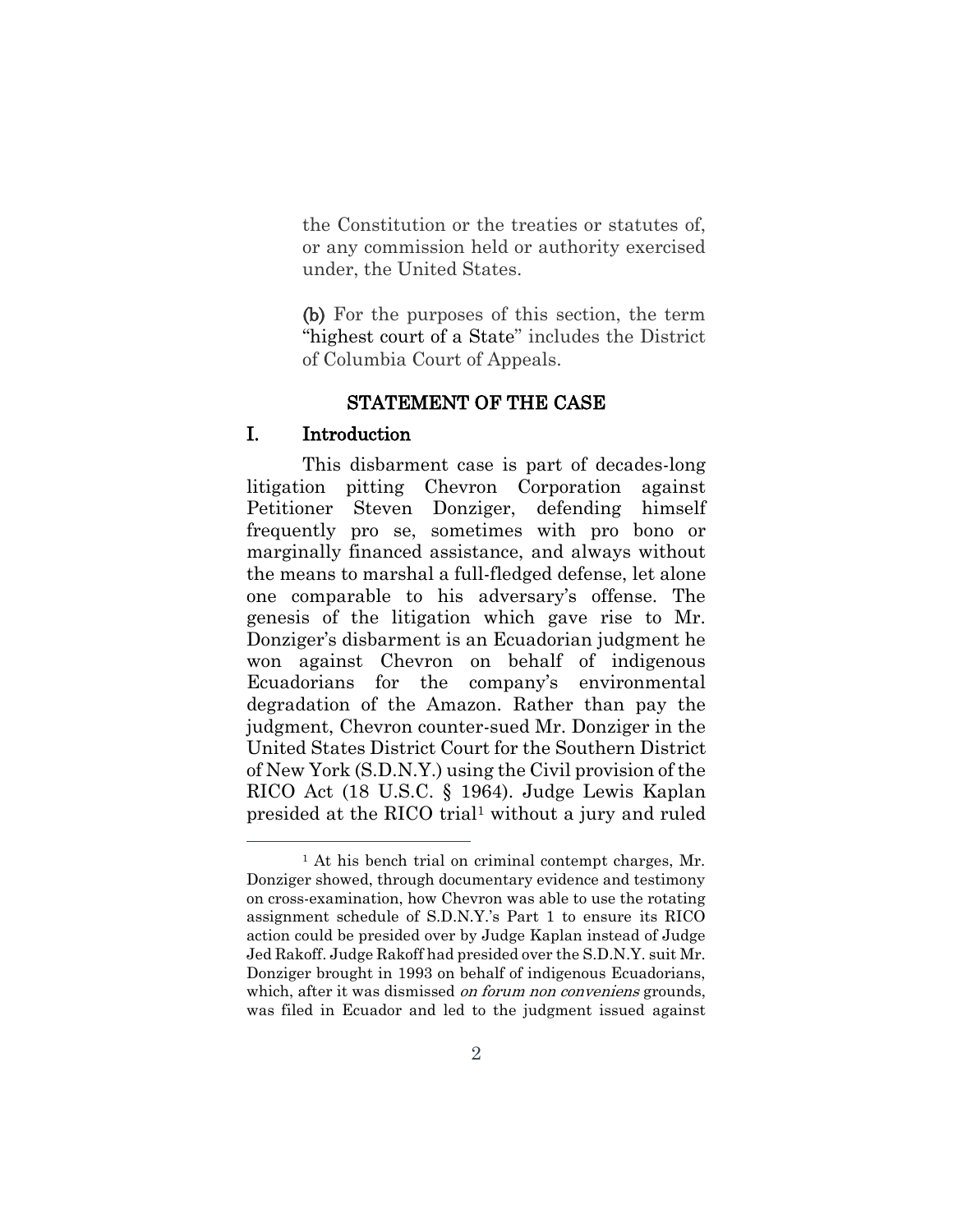Chevron. S.D.N.Y.'s Part 1 was "established for hearing and determining certain emergency and miscellaneous matters in civil and criminal cases." S.D.N.Y. Local Rule 3, available at 2021-09-29 SDNY Rules for the Division of Business.pdf (uscourts.gov). Judges take turns presiding over Part 1, and a schedule of which judge will sit when is announced to the public ahead of time. See generally S.D.N.Y. Website, Part 1 Assignments, *available at District Judges Part 1 Assignments* | U.S District Court (uscourts.gov). At his trial, Mr. Donziger showed that prior to the filing of the RICO action, Chevron went to Part 1 while Judge Kaplan was presiding and requested the issuance of foreign discovery subpoenas (pursuant to 28 U.S.C. § 1782) to aid in the Ecuador litigation, which Judge Kaplan issued. Later, when filing the RICO action against Mr. Donziger, Chevron claimed the suit was related to the § 1782 subpoenas but omitted to mention the suit's direct connection to the 1993 action presided over by Judge Rakoff (after transfer from Judge Broderick). United States v. Donziger, 19-CR-561 (S.D.N.Y.), Trial Transcript at 745–57. As articulated in Mr. Donziger's petition to this Court following affirmance of the RICO action on appeal, Judge Rakoff had taken the position, in judicial decisions and legal scholarship, that non-preliminary equitable relief could not be granted to private RICO plaintiffs without their accusations of racketeering activity first having been proven to a jury. See Donziger v. Chevron Corporation, 2017 WL 1192140 (U.S.), 28 (Mr. Donziger's petition for a writ of certiorari) ("[E]ven assuming that a district court has inherent power to order equitable remedies ancillary to a RICO judgment, the court's authority to enter such relief must depend on the existence of a cause of action over which the court has jurisdiction - namely, RICO's private right of action for damages.  $\ldots$  Judge Rakoff's injunction in *Uzan* depended on the existence of those damages claims. 202 F. Supp. 2d 239, 244 (holding that § 1964(c) provides 'a private right of action for damages'). Indeed, Judge Rakoff has elsewhere repudiated the view that RICO authorizes injunctive relief in the absence of a damages claim. As his RICO treatise explains: 'Civil RICO claims are only available where monetary relief is sought . . . . Thus, if the suit is in essence a claim . . . for injunctive relief, RICO will not be a suitable vehicle."" (quoting Jed S. Rakoff, RICO: Civil and Criminal Law and Strategy § 7.02[2] (2014)).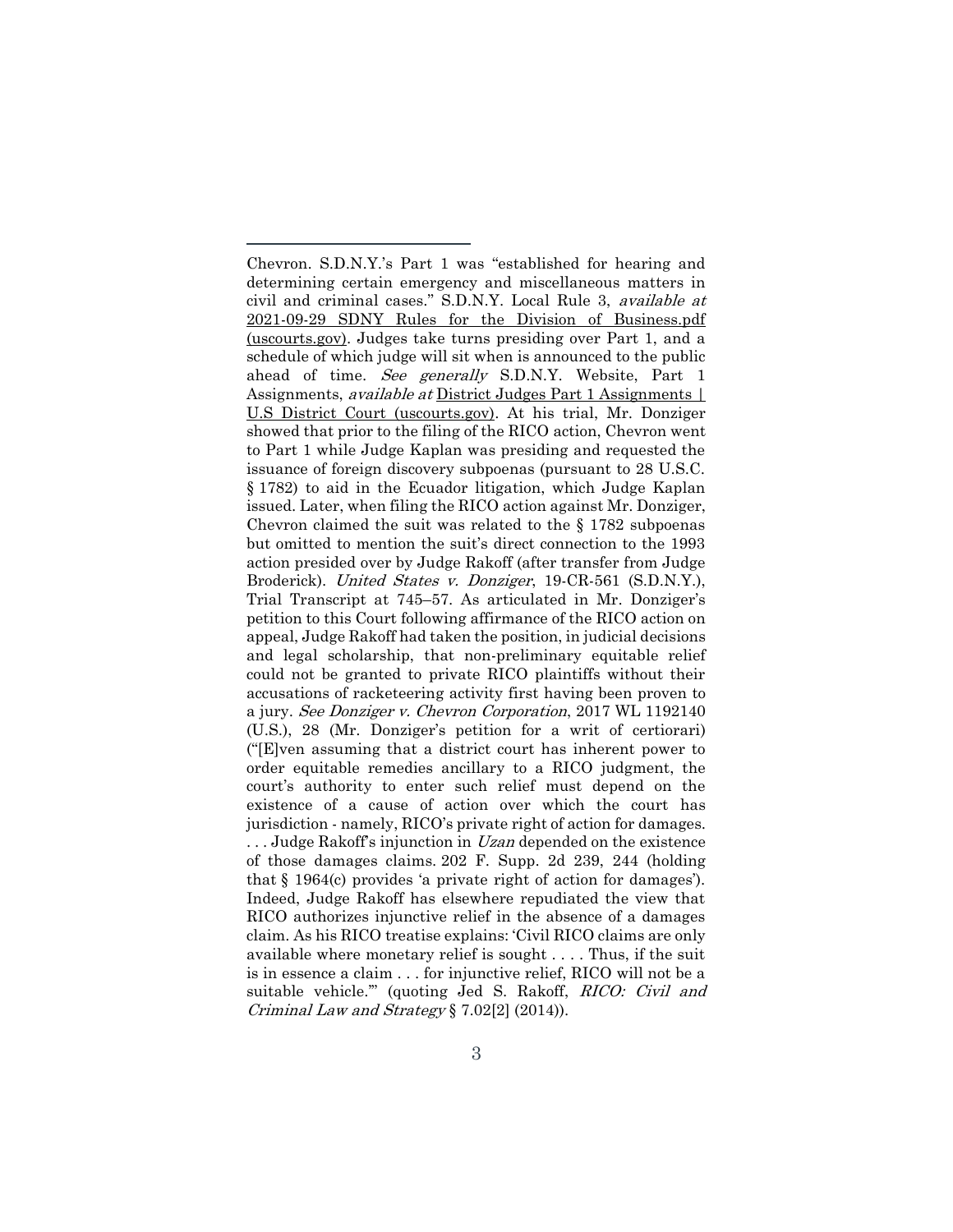that Mr. Donziger had won the Ecuadorian judgment by a pattern of racketeering fraud headlined by a finding that he had bribed Judge Zambrano to win the judgment. Judge Kaplan enjoined Mr. Donziger from profiting from the Ecuadorian judgment and subsequently ordered him to pay Chevron over \$800,000 in trial costs.<sup>2</sup>

Chevron's original RICO complaint contained claims for money damages, indisputably entitling Mr. Donziger to a jury trial under the Seventh Amendment. On the eve of trial, Chevron waived its claim for damages and proceeded only for injunctive relief. The result was a bench trial in which Judge Kaplan himself, without a jury, <sup>3</sup> determined whether

<sup>2</sup> See Chevron Corp. v. Donziger, 2018 WL 1137118, at \*1 (S.D.N.Y. Feb. 28, 2018), opinion corrected and superseded, 2018 WL 1137119 (S.D.N.Y. Mar. 1, 2018), aff'd, 990 F.3d 191 (2d Cir. 2021).

<sup>&</sup>lt;sup>3</sup> At the time of Mr. Donziger's trial, no federal appellate court had held that a private plaintiff could prosecute a defendant to a judge sitting without a jury for having committed a "pattern of racketeering activity" consisting of enumerated felonies. The Second Circuit had not ruled on the issue. The Ninth Circuit had held that private RICO plaintiffs had no right to injunctive relief. See Religious Tech. Ctr. v. Wollersheim, 796 F.2d 1076, 1088 (9th Cir. 1986). The Seventh Circuit had held equitable relief could be granted to private plaintiffs under RICO, but the case had come up to the circuit court following a jury's determination that the requisite RICO predicate offenses had been committed. See Nat'l Org. For Women, Inc. v. Scheidler, 267 F.3d 687, 695 (7th Cir. 2001), rev'd, 537 U.S. 393 (2003) (reviewing a decision in which, "[a]fter the jury returned its verdict, the district court . . . entered a permanent, nationwide injunction"). In this respect, Mr. Donziger's case before the Second Circuit made new, unprecedented law authorizing private litigants (here, a corporation with nearly unlimited resources) to accuse a litigation opponent of crimes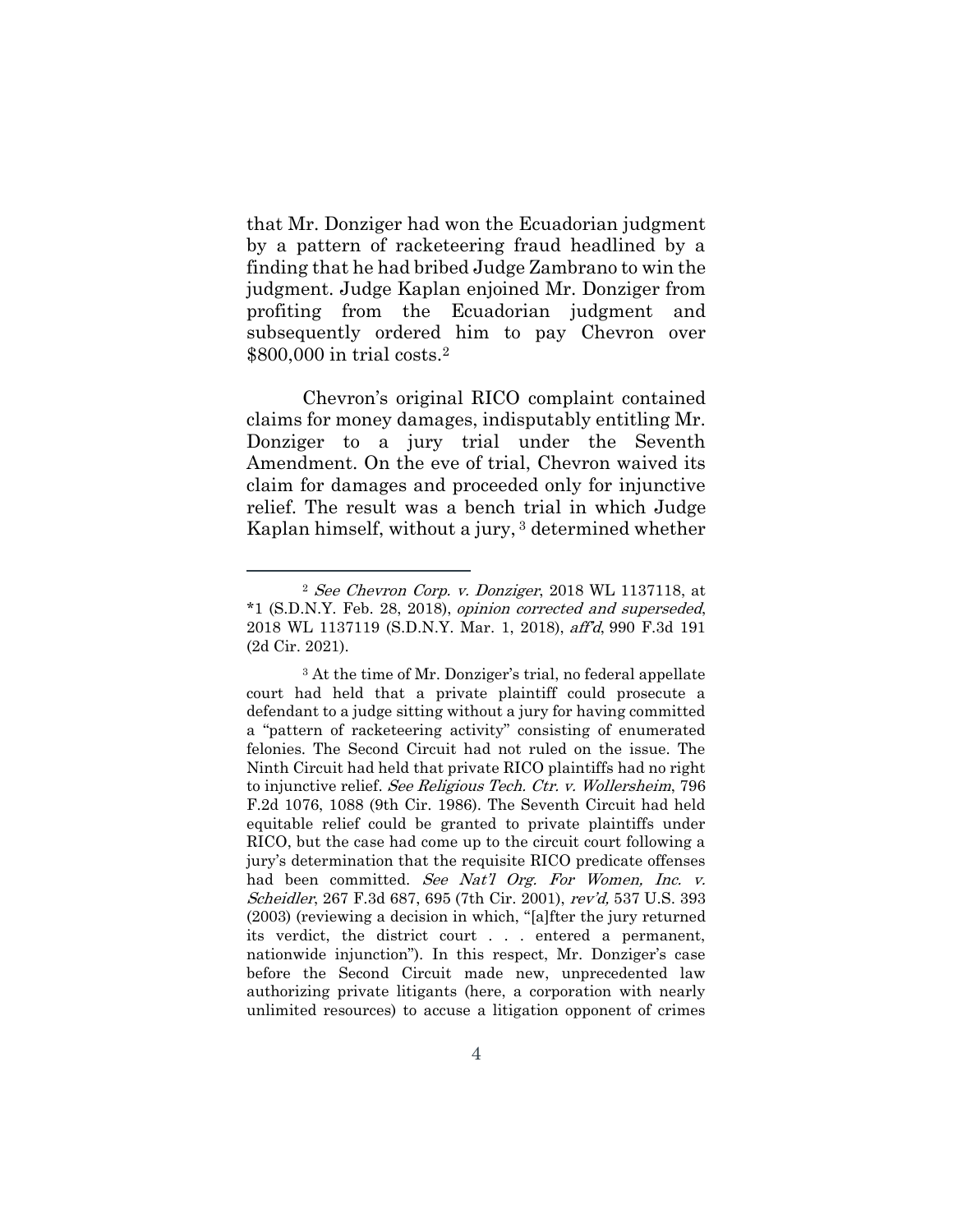Chevron's allegations that Mr. Donziger had obtained the Ecuador judgment through a "pattern of racketeering activity" had been proven. On appeal before the Second Circuit, Mr. Donziger challenged the legal framework that permitted Judge Kaplan to promulgate false findings–namely, the unique nature of RICO Act predicates–and repeatedly challenged the truth of the bribery finding in his statement of facts. Due to the inability to individually appeal the RICO predicates–including the keystone bribery finding later deemed not necessary–Judge Kaplan's bribery finding has never been reviewed on its merits.

Following affirmance of the RICO judgment by the Second Circuit, the S.D.N.Y. Grievance Committee, all colleagues of Judge Kaplan, requested that New York discipline Mr. Donziger–not on the basis of the civil RICO judgment against him–but on the predicate offenses underlying the judgment. <sup>4</sup> In

and have a single judge determine "guilt" by a preponderance. The legality of a corporation using the RICO Act to accuse opposing counsel of being a felonious racketeer and then have those accusations tested by a single judge–without the protections of criminal due process–has not been decided by this Court. See RJR Nabisco, Inc. v. Eur. Cmty., 579 U.S. 325, 354 (2016) ("This Court has never decided whether equitable relief is available to private RICO plaintiffs . . . and we express no opinion on the issue today."). Mr. Donziger's petition for a writ of certiorari following the Second Circuit's opinion affirming the use of juryless civil RICO against him had asked the Court to make such a determination. *Donziger v. Chevron Corporation*, 2017 WL 1192140 (U.S.) ("Does the Racketeer Influenced and Corrupt Organizations Act (RICO) authorize federal courts to issue injunctive relief to private parties?"). This Court denied certiorari, leaving intact a split among the Circuit Courts which persists today.

<sup>4</sup> See Appendix 1–2 (Letter from P. Kevin Castel, United States District Judge to Jorge Dopico, dated December 2, 2016).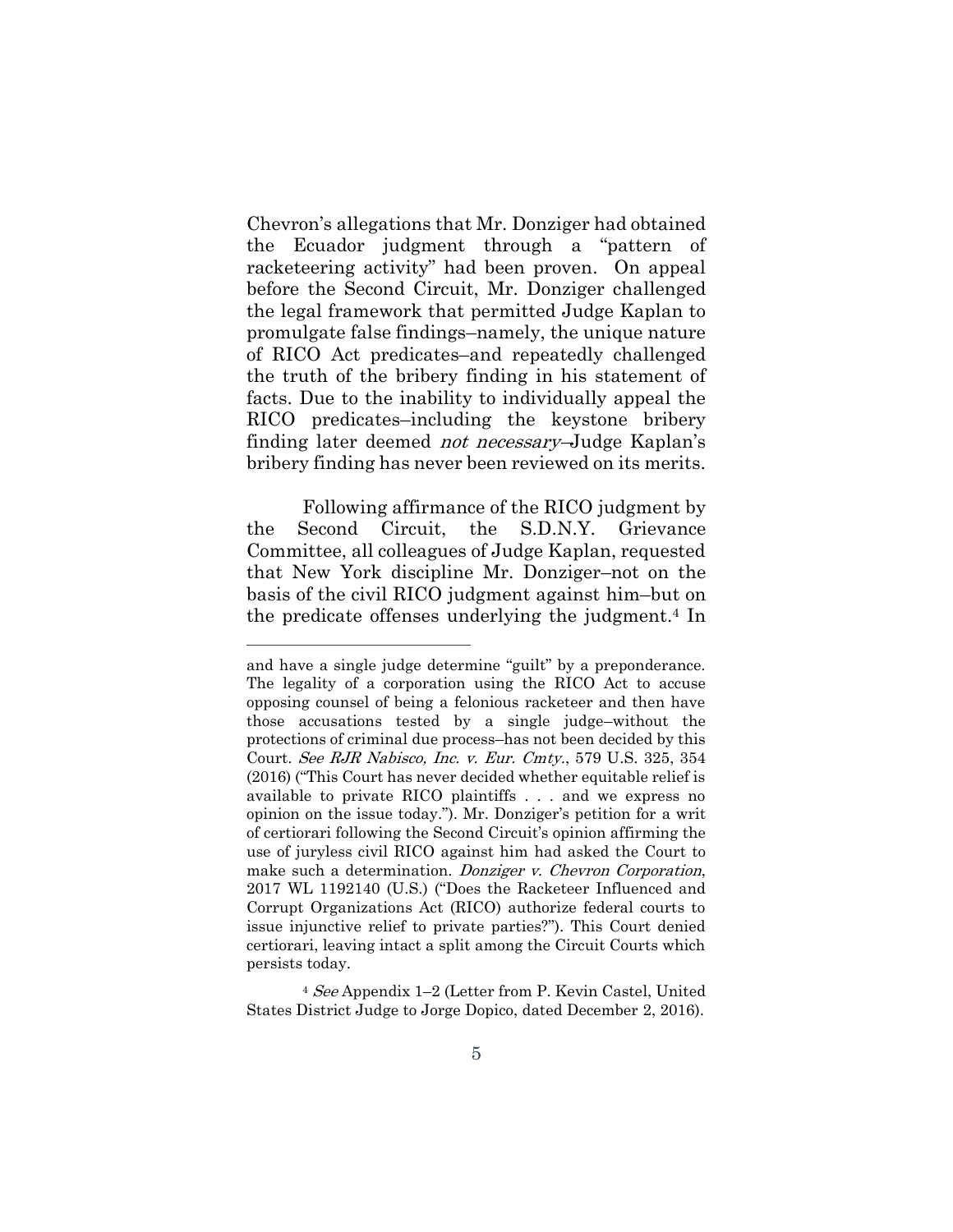its letter, the S.D.N.Y. Grievance Committee further requested that New York do so by collateral estoppel.<sup>5</sup> The Appellate Division of the New York Supreme Court, First Judicial Department ("First Department") acceded to both requests. It accepted Judge Kaplan's findings as conclusive, incontestable proof of professional misconduct and suspended Mr. Donziger, asserting there was "uncontroverted evidence of serious professional misconduct which immediately threatens the public interest." <sup>6</sup> The court then appointed John Horan, a former Assistant United States Attorney and distinguished member of the New York Bar, as Referee to recommend appropriate sanctions. When Referee Horan indicated in a pre-hearing procedural memo that he would allow Mr. Donziger to challenge the bribery finding, the First Department countermanded him, ordering "that the Referee may not reexamine this court's determination, based on collateral estoppel, that the respondent committed professional misconduct . . ." 7 In compliance, Referee Horan thus limited his sanctions hearing to evidence of character in mitigation:

> Respondent's conduct in this unique matter, all arising from one unusually lengthy and difficult environmental pollution case conducted in Ecuador against the most vigorous and oppressive defense money can buy, leads inexorably to a severe sanction but

 $5$  *Id.* at 4.

<sup>6</sup> Appendix 8 (Matter of Donziger, 163 A.D.3d 123, 80 N.Y.S.3d 269, 2018 N.Y. Slip Op. 05128).

<sup>7</sup> See Appendix 75 (Matter of Donziger, 186 A.D.3d 27, 128 N.Y.S.3d 212, 2020 N.Y. Slip Op. 04523).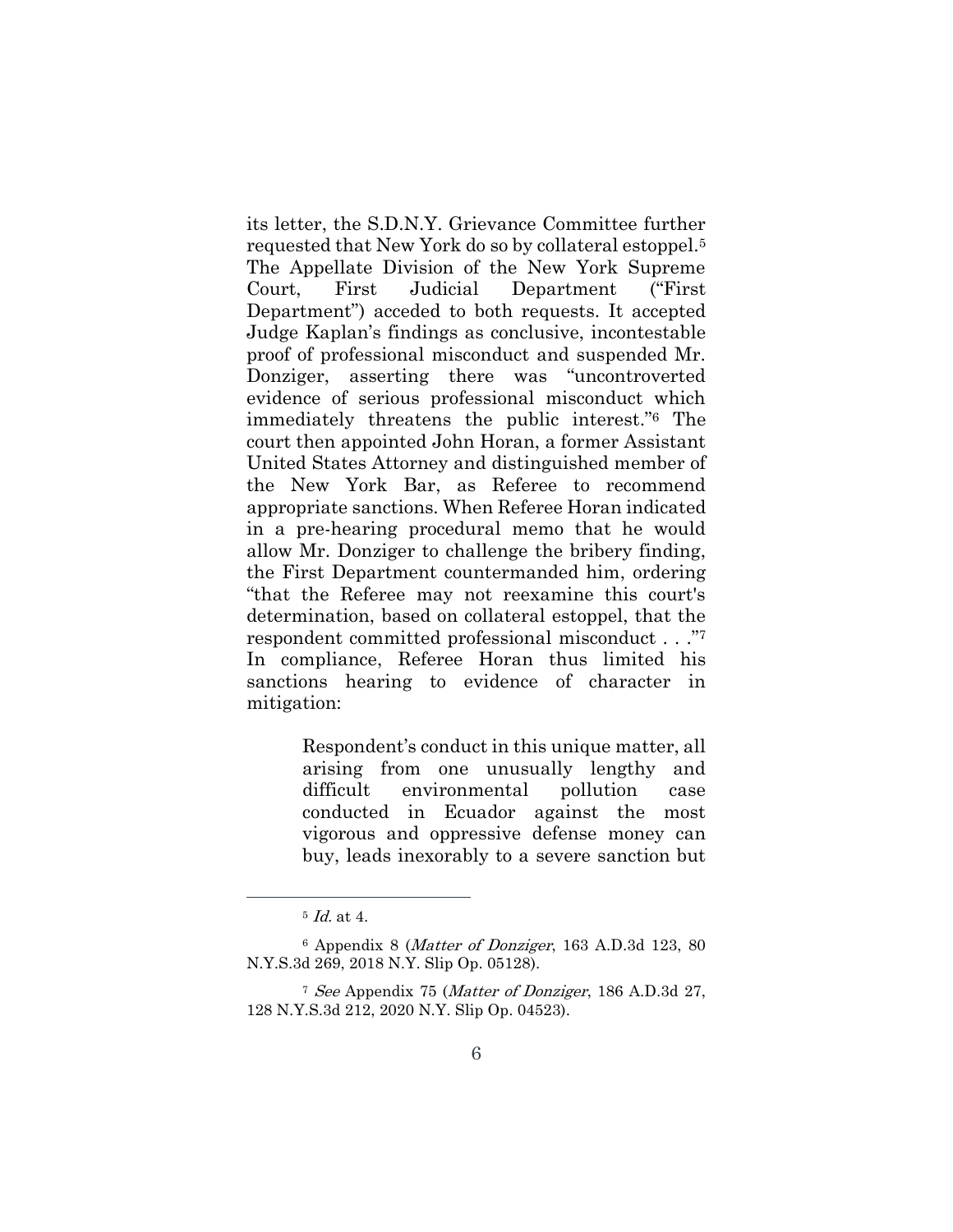should be judged in its entire context; the Kaplan decision is entitled to considerable weight but not necessarily, in these unique circumstances, decisive weight. . . . Assessment of character is not an exact science, but we can all agree that the essential components are honesty, integrity, and credibility. It is far from clear that Respondent is lacking in those qualities as the Committee argues.<sup>8</sup>

Referee Horan recommended to the First Department that Mr. Donziger be reinstated and not disbarred.<sup>9</sup> The court flatly rejected his recommendation. Instead, the First Department reasserted collateral estoppel as the sole evidentiary basis for its action and disbarred Mr. Donziger.<sup>10</sup> With one dissent, the New York Court of Appeals denied Mr. Donziger leave to appeal on May 6, 2021<sup>11</sup> and denied reargument on his motion for leave to appeal on September 9, 2021.<sup>12</sup>

This petition focuses on the New York courts' use of the most devastating of Judge Kaplan's predicate factual findings in the RICO action–that

<sup>8</sup> Appendix 63 (Supreme Court of the State of New York Appellate Division: First Judicial Department Report and Recommendation).

<sup>9</sup> Id. at 63–64.

<sup>&</sup>lt;sup>10</sup> Appendix 76–77 (*Matter of Donziger*, 186 A.D.3d 27, 128 N.Y.S.3d 212, 2020 N.Y. Slip Op. 04523).

<sup>&</sup>lt;sup>11</sup> Appendix 79 (*Matter of Donziger*, 36 N.Y.3d 913, 168) N.E.3d 1152, 145 N.Y.S.3d 14 (Table), 2021 WL 1805246 (N.Y.), 2021 N.Y. Slip Op. 65681).

<sup>&</sup>lt;sup>12</sup> Appendix 80 (Matter of Donziger, 37 N.Y.3d 1001, 174 N.E.3d 696, 152 N.Y.S.3d 671 (Mem), 2021 N.Y. Slip Op. 71204).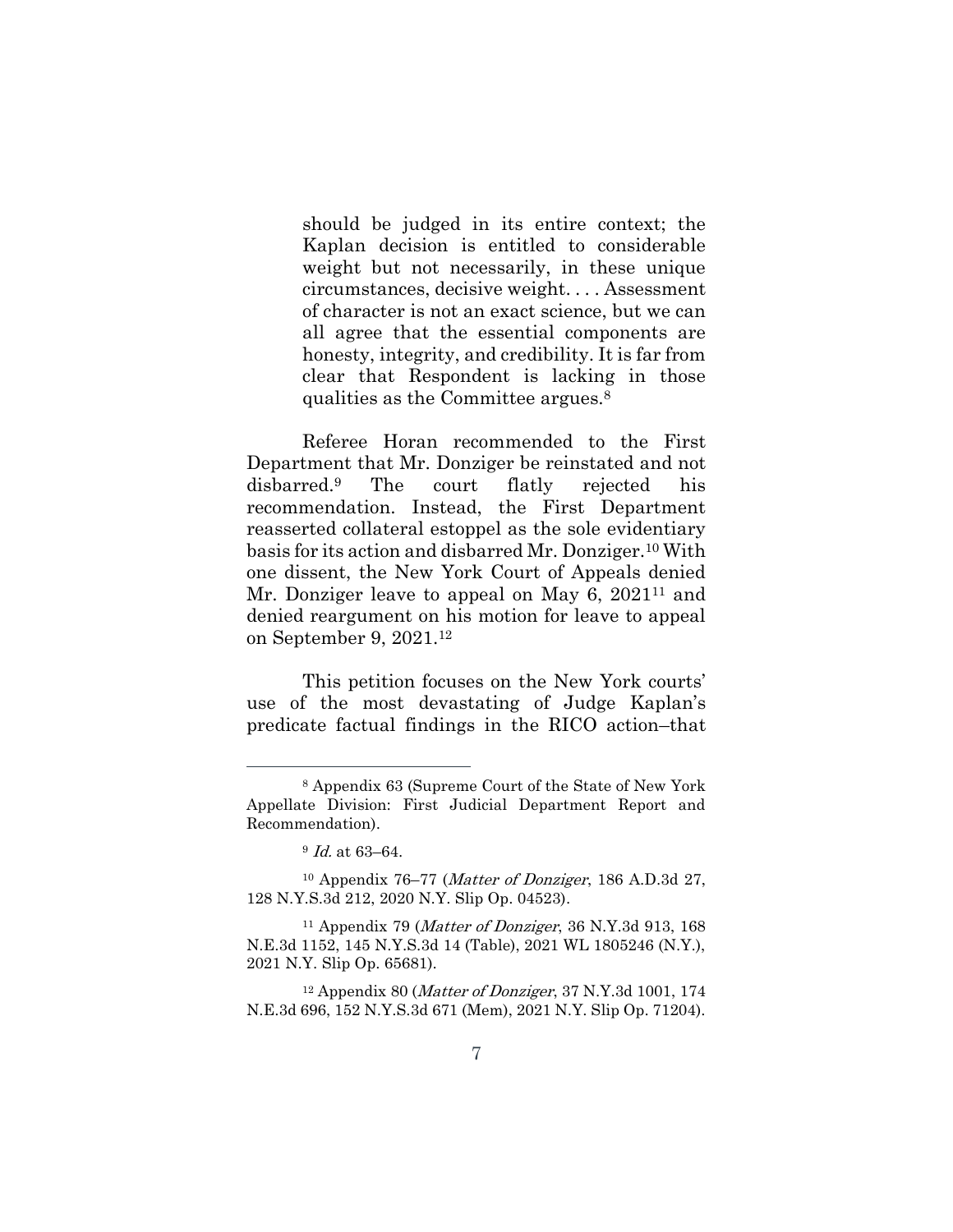Mr. Donziger bribed presiding Ecuadorian Judge Zambrano–a finding Judge Kaplan himself has refused to stand behind. In the shadow of this finding, Mr. Donziger has been afflicted with court costs, attorney fees and fines totaling millions of dollars, held in pretrial home confinement for over two years pending prosecution by Judge Kaplan's special prosecutor, and imprisoned at MCI Danbury for criminal contempt,<sup>13</sup> all without benefit of jury trial or many of the other constitutional protections owed to a criminal defendant. Most important, the bribery finding has aided Chevron in entirely dodging responsibility for its depredation of the Amazon.

#### ARGUMENT

### I. New York denied Mr. Donziger due process of law by disbarring him on the basis of Judge Kaplan's bribery finding without allowing him opportunity to challenge it.

"Disbarment, designed to protect the public, is a punishment or penalty imposed on the lawyer." In re Ruffalo, 390 U.S. 544, 550 (1968) (citing Ex parte

<sup>13</sup> In a related but distinct proceeding instigated by Chevron, Mr. Donziger was found to have committed six counts of criminal contempt. After the S.D.N.Y. U.S. Attorney turned down prosecution of the case, Mr. Donziger was prosecuted by a partner at a law firm which counted Chevron among its clients as recently as 2018. Mr. Donziger's private prosecutor was selected by Judge Kaplan. Because the presiding district court judge (who was also selected by Judge Kaplan, rather than by random assignment) was ultimately willing to forego the ability to sentence Mr. Donziger to more than 6 months in jail postconviction, his criminal contempt charges were deemed "petty" and he was therefore tried without a jury by the judge whom Judge Kaplan selected. After spending 20 months in pretrial home confinement awaiting his criminal contempt trial, Mr. Donziger was sentenced to the maximum of 6 months in jail.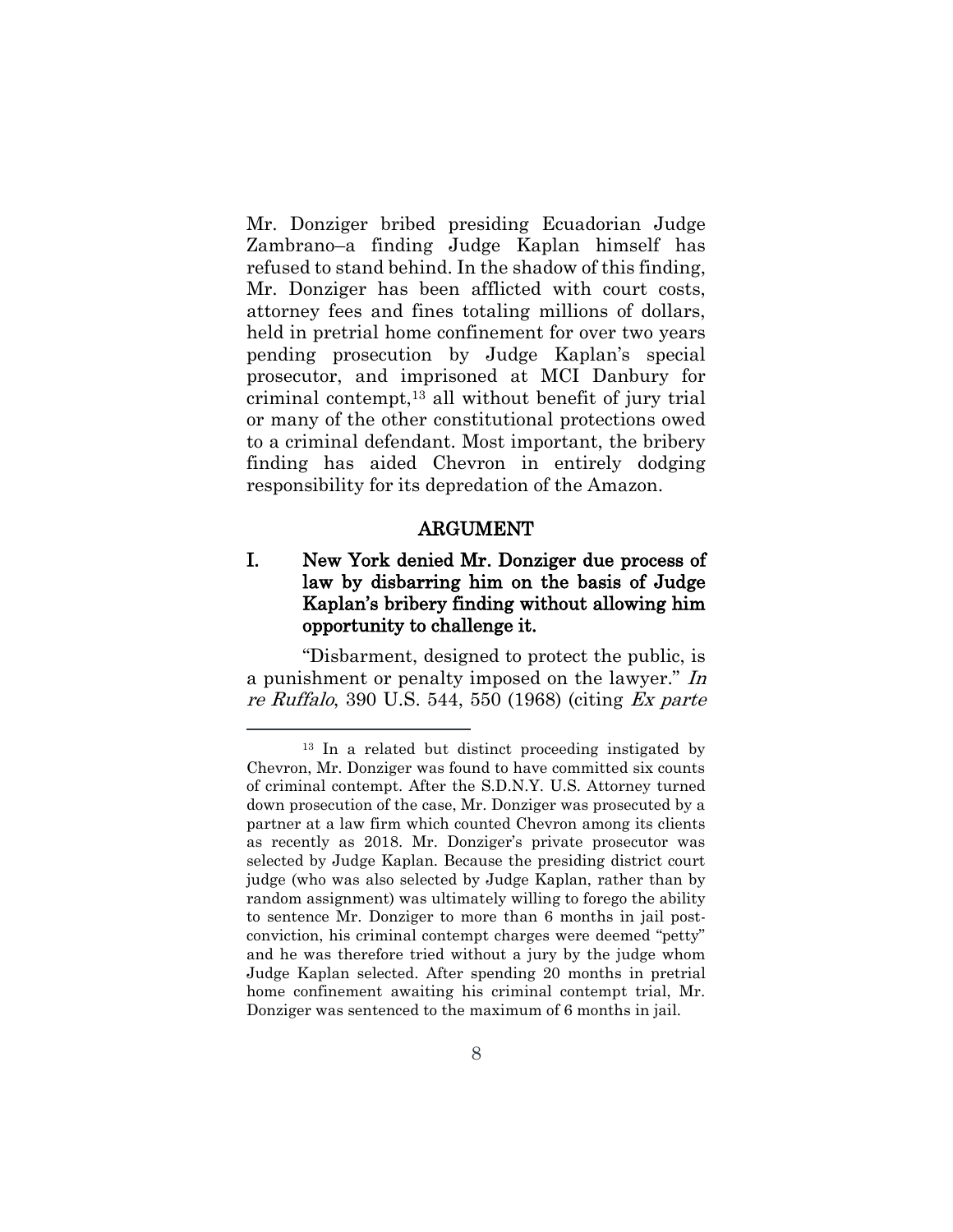Garland, 71 U.S. 333, 380 (1866) and Spevack v. Klein, 385 U.S. 511, 515 (1967). Lawyers facing disbarment proceedings are "accordingly entitled to procedural due process[,]" In re Ruffalo, 390 U.S. at 550, as "[t]hese are adversary proceedings of a quasicriminal nature." Id. at 551 (citations omitted). "[W]ithin the limits of practicability, a State must afford to all individuals a meaningful opportunity to be heard if it is to fulfill the promise of the Due Process Clause." Boddie v. Connecticut, 401 U.S. 371, 379 (1971) (citations and quotation marks omitted). "[W]hen proceedings for disbarment are 'not taken for matters occurring in open court, in the presence of the judges, notice should be given to the attorney of the charges made and opportunity afforded him for explanation and defen[s]e.'" In re Ruffalo, 390 U.S. at 550 (1968) (quoting Randall v. Brigham, 74 U.S. 523, 526 (1868)).

### A. The First Department misapplied collateral estoppel, as properly articulated by its neutral Referee.

Application of the doctrine of collateral estoppel to deny Mr. Donziger all opportunity to contest Judge Kaplan's criminal bribery finding against him was a violation of due process. The burden of proof rests with the Attorney Grievance Committee in a disbarment proceeding, and the unconstitutional use of collateral estoppel in this case to avoid that burden violated due process.

The doctrine of collateral estoppel is a form of proof by hearsay exception. Evidence admitted through collateral estoppel is justified as an exception to the usual rules of proof on the assumption that the reliability of a judicial finding may be assumed.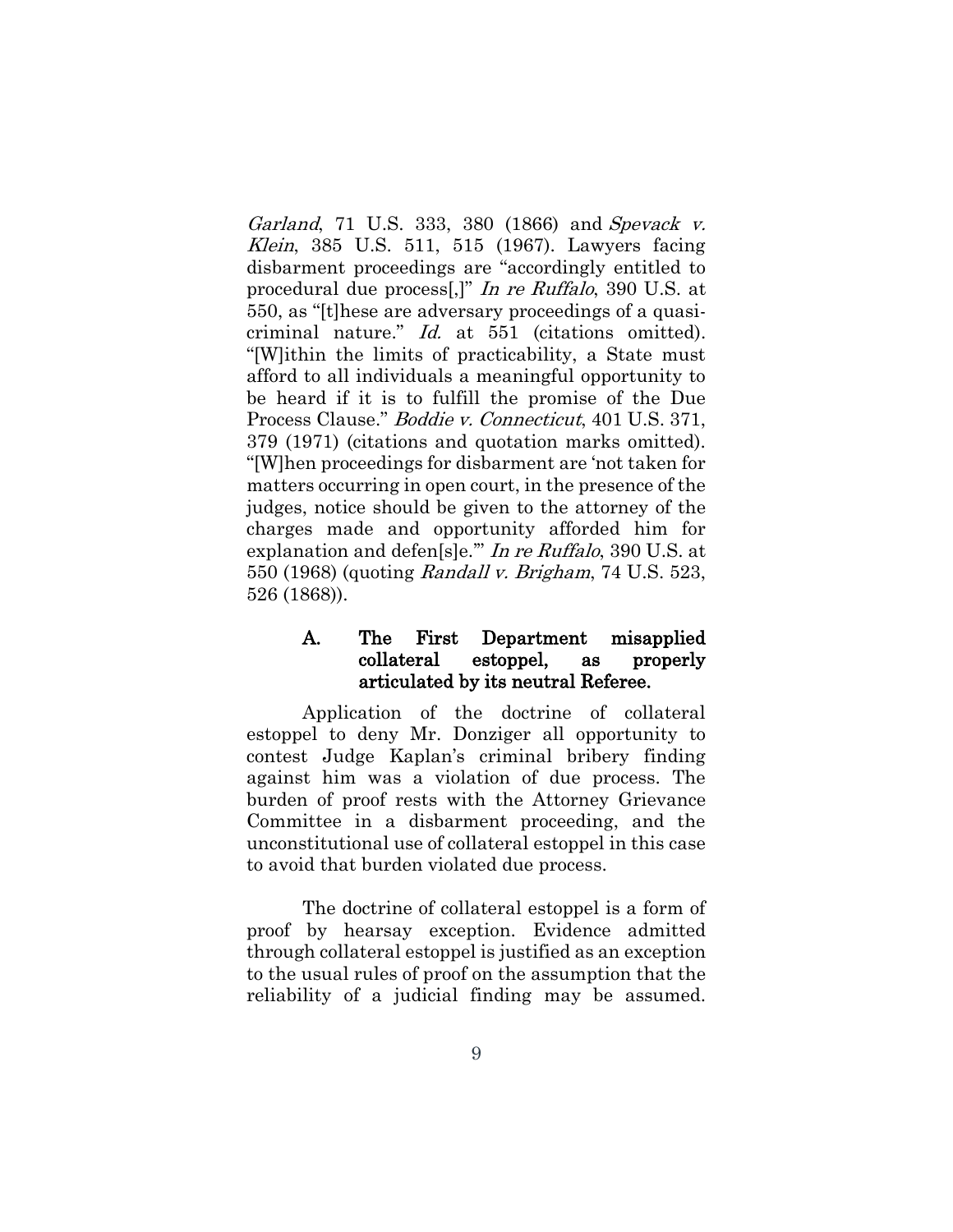Preclusive collateral estoppel, unlike ordinary hearsay exceptions, completely precludes challenge to the truth of the matter asserted. Such a radical form of preclusion is seen to promote judicial efficiency, but it is warranted only when there is an identity of issue, when the party against whom the estoppel operates had a full and fair opportunity to contest the facts in another court proceeding, and when there has been no subsequent impeachment of the finding to be imported. Cf. Schwartz v. Public Administrator of the County of Bronx, 24 N.Y.2d 65, 71 (1969) ("There must be an identity of issue which has necessarily been decided in the prior action and is decisive of the present action, and, second, there must have been a full and fair opportunity to contest the decision now said to be controlling.").

Not one of these three conditions was met in Mr. Donziger's case. Referee Horan confronted the First Department with exactly such an objection: "To argue that respondent has already had his due process in the trial before Judge Kaplan and is entitled to nothing more in this proceeding to sanction him as a lawyer is to overlook the substantial differences in the proceedings."<sup>14</sup>

Referee Horan articulated the differences:

In particular, in the U.S. District Court, respondent was faced with an equity case without a jury to invalidate a foreign judgment brought against him and others in which the

<sup>14</sup> Appendix 11 (Supreme Court of the State of New York Appellate Division: First Judicial Department Decision on Procedure for the Post-Suspension Hearing Under 22 NYCRR  $1240.9(c)$ .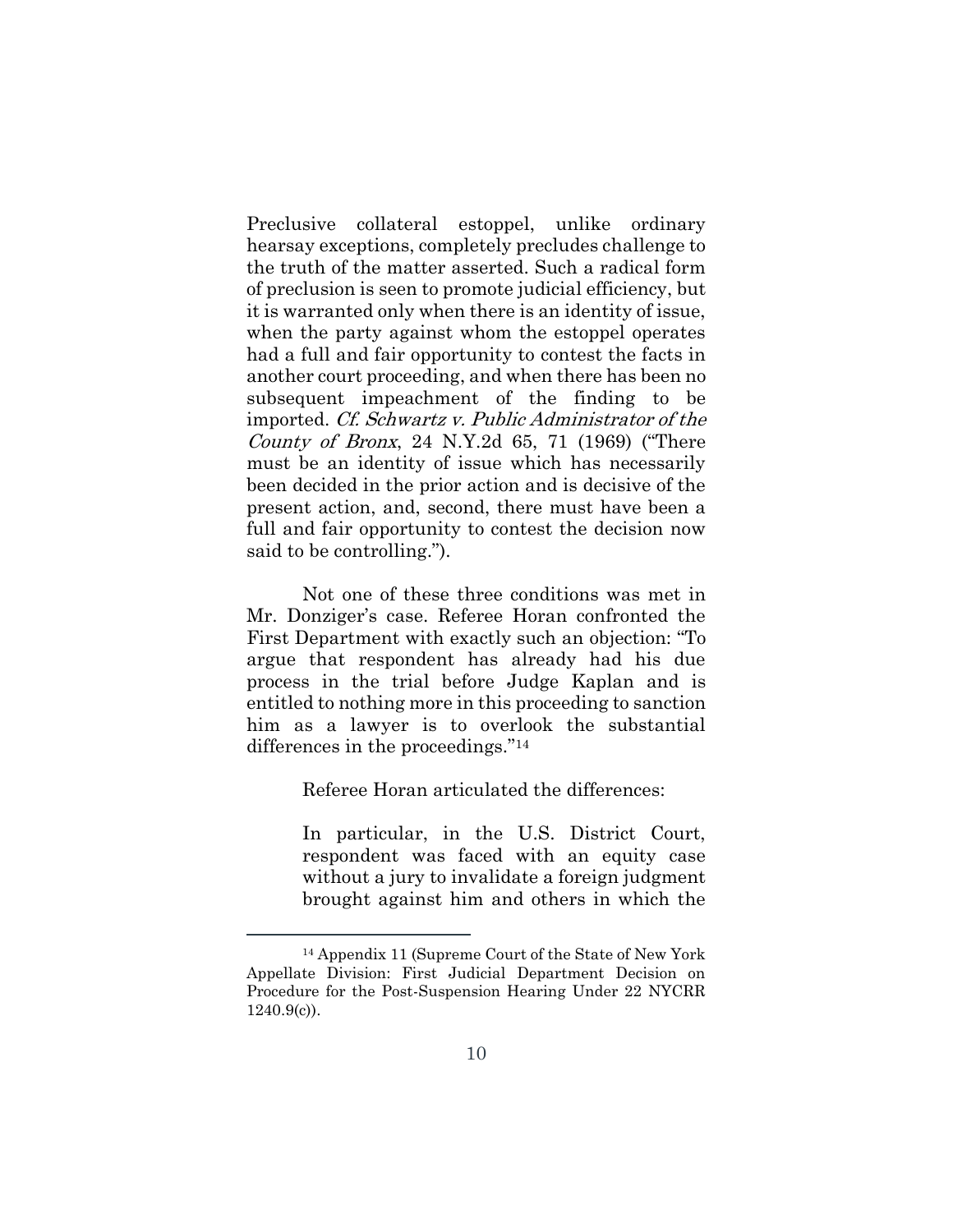District Judge, in so many words, but in the guise of Civil RICO charges, created a criminal indictment against respondent and found the facts to support it by a preponderance of the evidence in reaching his equity judgment in favor of Chevron. . . .<sup>15</sup>

Other material differences can be noted, such as the lack of notice to respondent that his status as a lawyer was in jeopardy before Judge Kaplan, or for that matter, notice that he was, in substance, facing potential criminal charges regarding the judgment at issue. . . . 16

Finally, it is open to question, at least initially in this Post-Suspension hearing, whether respondent did receive a full and fair hearing before Judge Kaplan, notwithstanding the length of the proceeding and the volume of evidence.<sup>17</sup>

As a means of addressing these differences in process, Referee Horan intended to provide Mr. Donziger with an opportunity to be heard on the findings against him being imported over from the RICO judgment:

> The intention is to have an actual "hearing" pursuant to 22 NYCRR 1240.9(c), where respondent can address the Charges against him as he sees fit, even to the point of disagreeing with, or providing context to the

 $15$  *Id.* 

<sup>16</sup> Id. at 12.

 $17$  *Id.*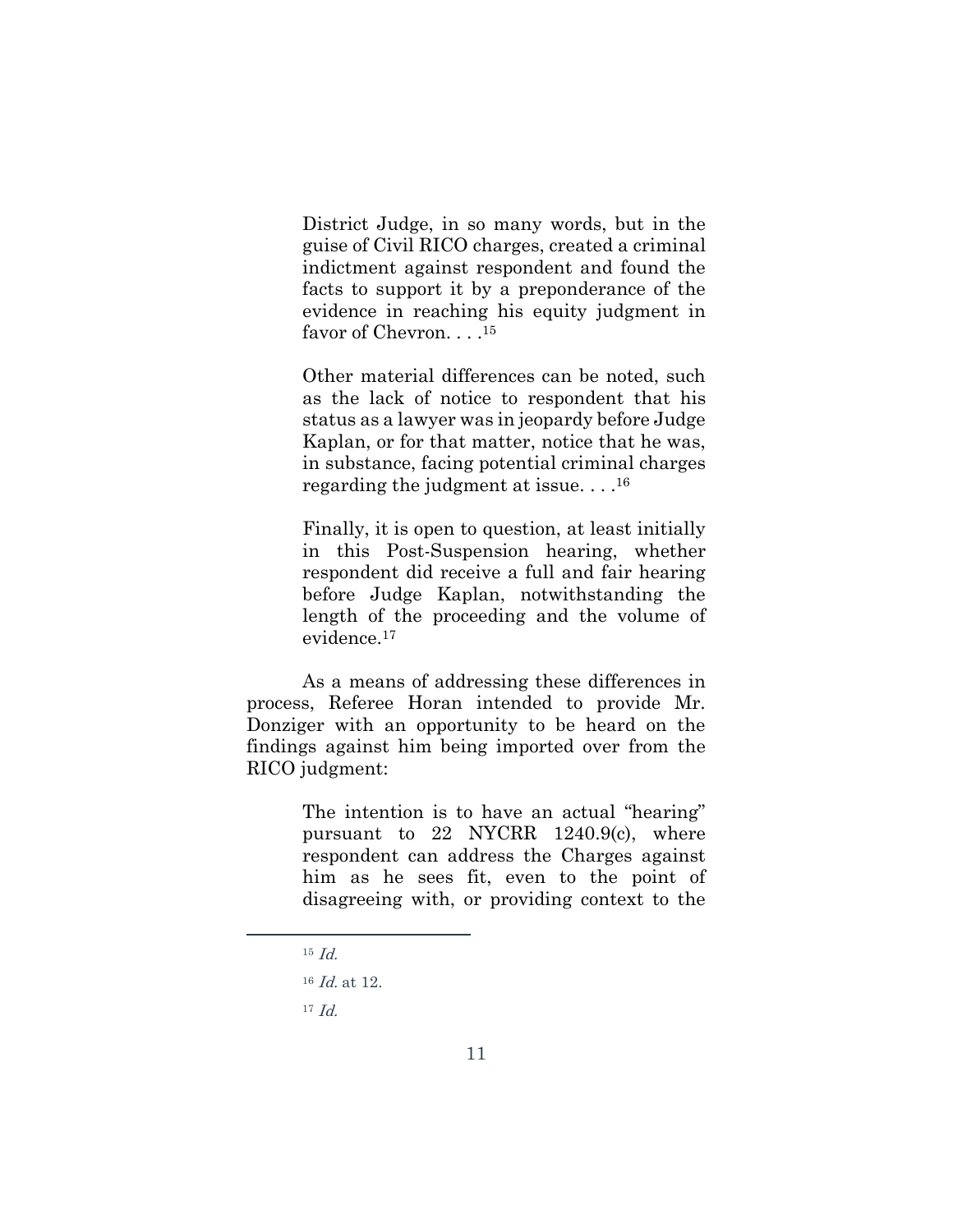facts in the first instance found by the District Court, and affirmed as found by the Second Circuit, on the ground that a strict application of the collateral estoppel doctrine, in the circumstances before me, may place respondent in an unfair position, and one he likely could not have foreseen as he set out in the Southern District Court to defend the judgment he obtained in Ecuador.<sup>18</sup>

Mr. Donziger did not get "to have an actual 'hearing'" because the First Department rejected its Referee's decision on procedure. In sum, the application of collateral estoppel to summarily disbar Mr. Donziger without affording him an opportunity to challenge the bribery allegation—a finding of asserted criminality made in a civil proceeding, between grossly asymmetric litigants, without benefit of a jury trial, by a preponderance of the evidence—was a complete and utter denial of due process.

## B. Judge Kaplan's bribery finding should not have been given preclusive downstream effect because he specifically declared it to be not essential to his judgment.

Judge Kaplan's bribery finding, as he conceded in his cost order, was "critically" <sup>19</sup> based on the testimony of Alberto Guerra, whom Judge Kaplan

<sup>18</sup> Id. at 13.

<sup>19</sup> Chevron Corp. v. Donziger, 2018 WL 1137118, at \*5 (S.D.N.Y. Feb. 28, 2018), opinion corrected and superseded, 2018 WL 1137119 (S.D.N.Y. Mar. 1, 2018), aff'd, 990 F.3d 191 (2d Cir. 2021) ("[The court] did so without necessary regard to whether Donziger and the LAPs bribed former Judge Zambrano, the only point on which Guerra's testimony was critical.").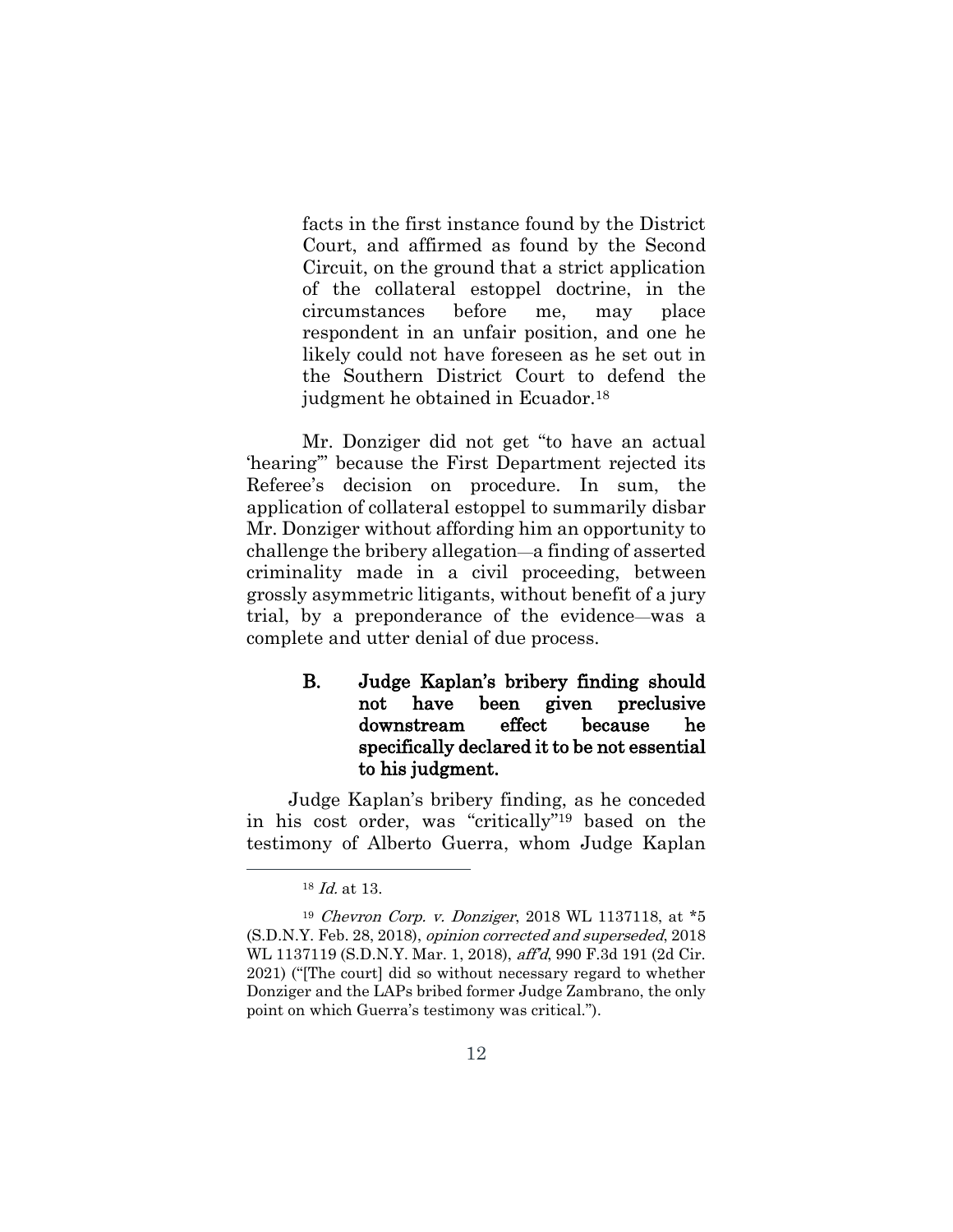knew to be a witness of seriously doubtful credibility.<sup>20</sup> In his RICO judgment and opinion, Judge Kaplan specifically and repeatedly stated that this particular finding was independent of his other predicate findings and not necessary to his ultimate racketeering judgment. He devoted two sections of his mammoth RICO decision to making this point: sections  $XIII(B)(ii)(c)(1)$  and  $(2):^{21}$ 

> The LAPs' Ghostwriting of All or Part of the Judgment and Zambrano's Adoption of Their Product Was Fraud Warranting Equitable Relief Even Absent Bribery. (emphasis added).

> The Deception of the Lago Agrio Court By The Misrepresentations that Cabrera Was Independent and Impartial and By the Passing Off of the Ghostwritten Report as His Work Was Fraud Warranting Equitable Relief Even Absent Bribery. (emphasis added).

<sup>20</sup> "[Guerra's] professional history includes multiple instances in which he has accepted bribes, lied, and facilitated illegal relationships between parties and judges. . . . Guerra's willingness to accept and solicit bribes, and his lie to Chevron about the supposed offer by the LAPs of \$300,000, and other considerations, put his credibility in serious doubt, particularly in light of the benefits he has obtained from Chevron. Indeed, Guerra admitted that he came forward because he believed he would be 'rewarded handsomely.' In addition, there are some inconsistencies in his story." Chevron Corp. v. Donziger, 974 F. Supp. 2d 362, 519 (S.D.N.Y. 2014), aff'd, 833 F.3d 74 (2d Cir. 2016).

<sup>21</sup> The text excerpts quoted here are the titles of the sections Judge Kaplan dedicated to explaining the independence of his RICO injunction from his bribery finding. See Chevron Corp. v. Donziger, 974 F. Supp. 2d at 561.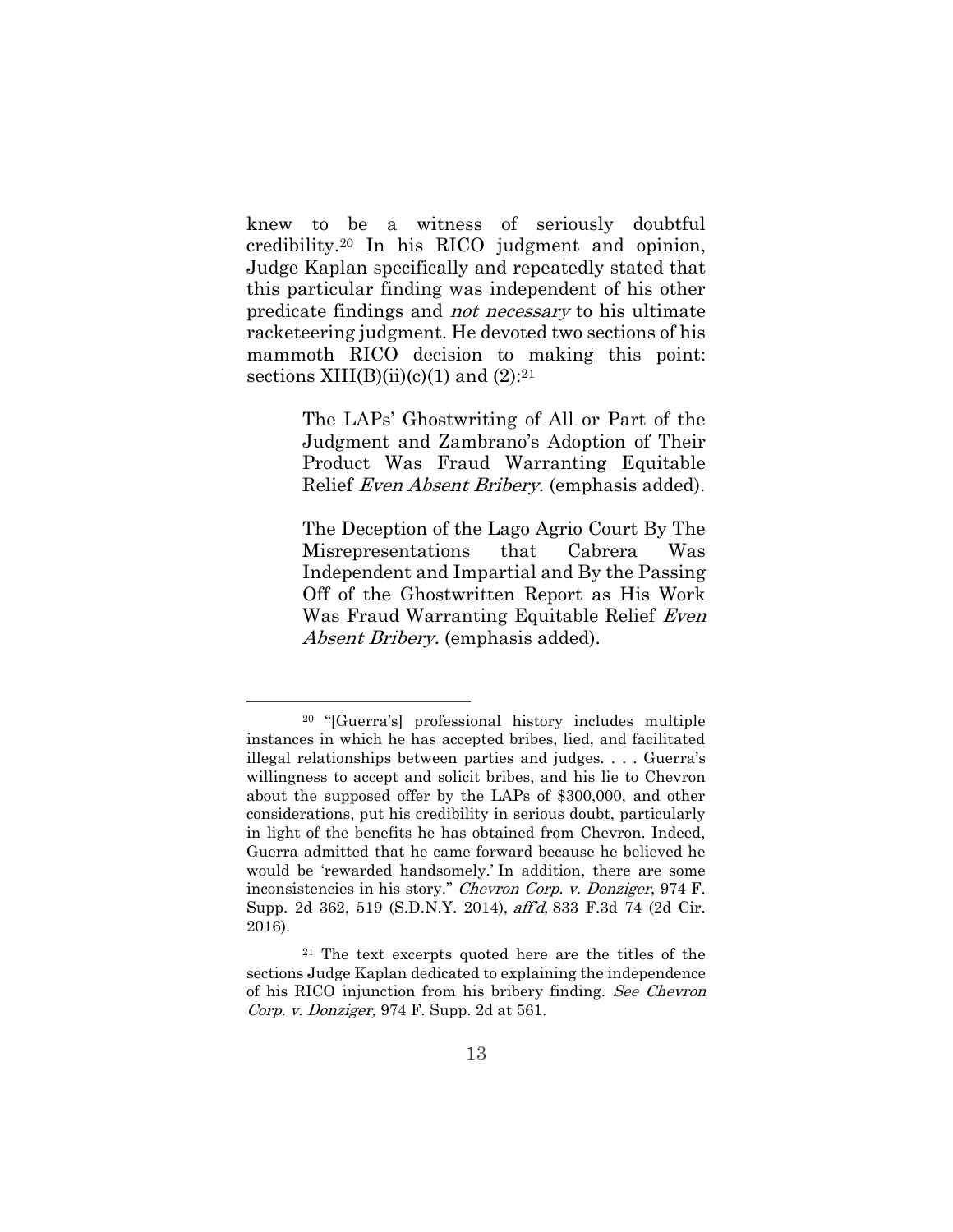In sum, Judge Kaplan insulated his bribery finding from direct challenge on appeal by stating that his finding Mr. Donziger had bribed Judge Zambrano was not necessary to support the RICO injunction. The non-necessary nature of Judge Kaplan's bribery finding, in tandem with the unfairness of the asymmetric proceedings pitting a multinational corporation against a human rights lawyer, makes application of collateral estoppel to it inappropriate under traditional principles of collateral estoppel doctrine and under explicit New York law. See Schwartz v. Public Administrator of the County of Bronx, 24 N.Y.2d at 71 (1969) ("There must be an identity of issue which has *necessarily been* decided in the prior action and is decisive of the present action, and, second, there must have been a full and fair opportunity to contest the decision now said to be controlling.") (emphasis added).

> C. When confronted with post-trial evidence of Alberto Guerra's perjury, Judge Kaplan was himself not willing to stand behind the bribery finding, which he conceded was "critically" based on Guerra's testimony.

Prior to having costs imposed on him after his RICO trial, Mr. Donziger discovered new post-trial evidence of Alberto Guerra's perjury and brought it to Judge Kaplan's attention. In his February 28, 2018 order imposing costs, Judge Kaplan expressly refused to consider the evidence, stating that Guerra's testimony was "critical" only to the bribery finding, and that the bribery finding was not necessary to the RICO judgment: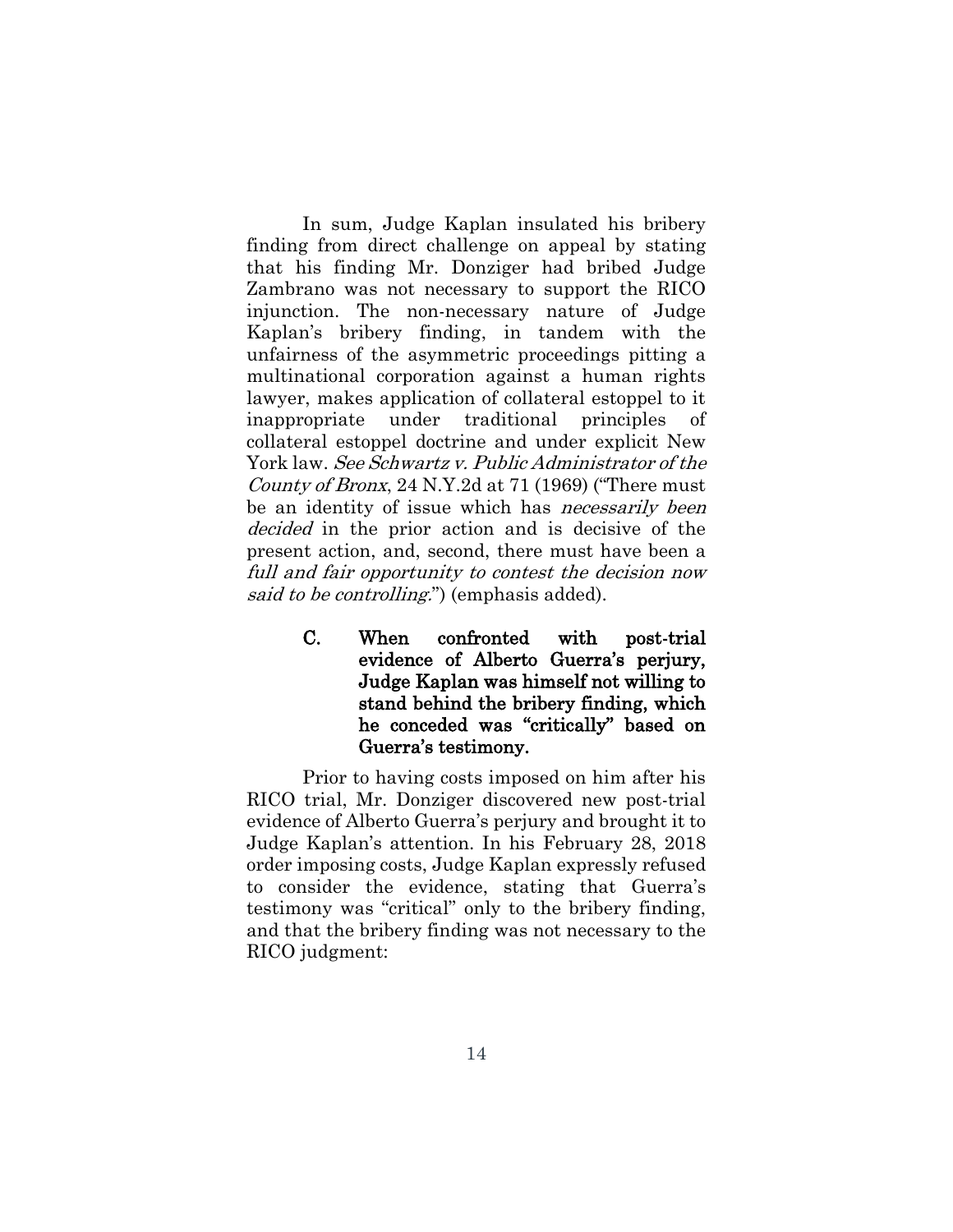[T]he Court held that this fraudulent behavior warranted equitable relief with respect to the Ecuadorian judgment. It did so without necessary regard to whether Donziger and the LAPs bribed former Judge Zambrano, the only point on which Guerra's testimony was critical. . . . As the Court's opinion makes clear, this Court would have reached precisely the same result in this case even without the testimony of Alberto Guerra.<sup>22</sup>

When Judge Kaplan himself refused to stand behind the allegation of bribery, all justification for applying collateral estoppel to his bribery finding evaporated. Nevertheless, the First Department continued to give it preclusive effect. While the First Department may have intended to efficiently import a reliable finding from another court, the effect of using collateral estoppel here was to predicate disbarment on a dubious and disavowed finding without providing an opportunity to challenge the finding's veracity. By giving the bribery finding undue downstream effect, the First Department denied Mr. Donziger due process of law.

#### REASONS FOR GRANTING THE WRIT

Mr. Donziger's disbarment, based on an unreviewed and since-abandoned factual finding created in S.D.N.Y., has itself passed through New York's highest courts without meaningful review. If this Court also allows the First Department's decision to stand without review, the effects will reach beyond

 $22$  See Chevron Corp. v. Donziger, 2018 WL 1137118, at \*5 (S.D.N.Y. Feb. 28, 2018), opinion corrected and superseded, 2018 WL 1137119 (S.D.N.Y. Mar. 1, 2018), aff'd, 990 F.3d 191 (2d Cir. 2021).